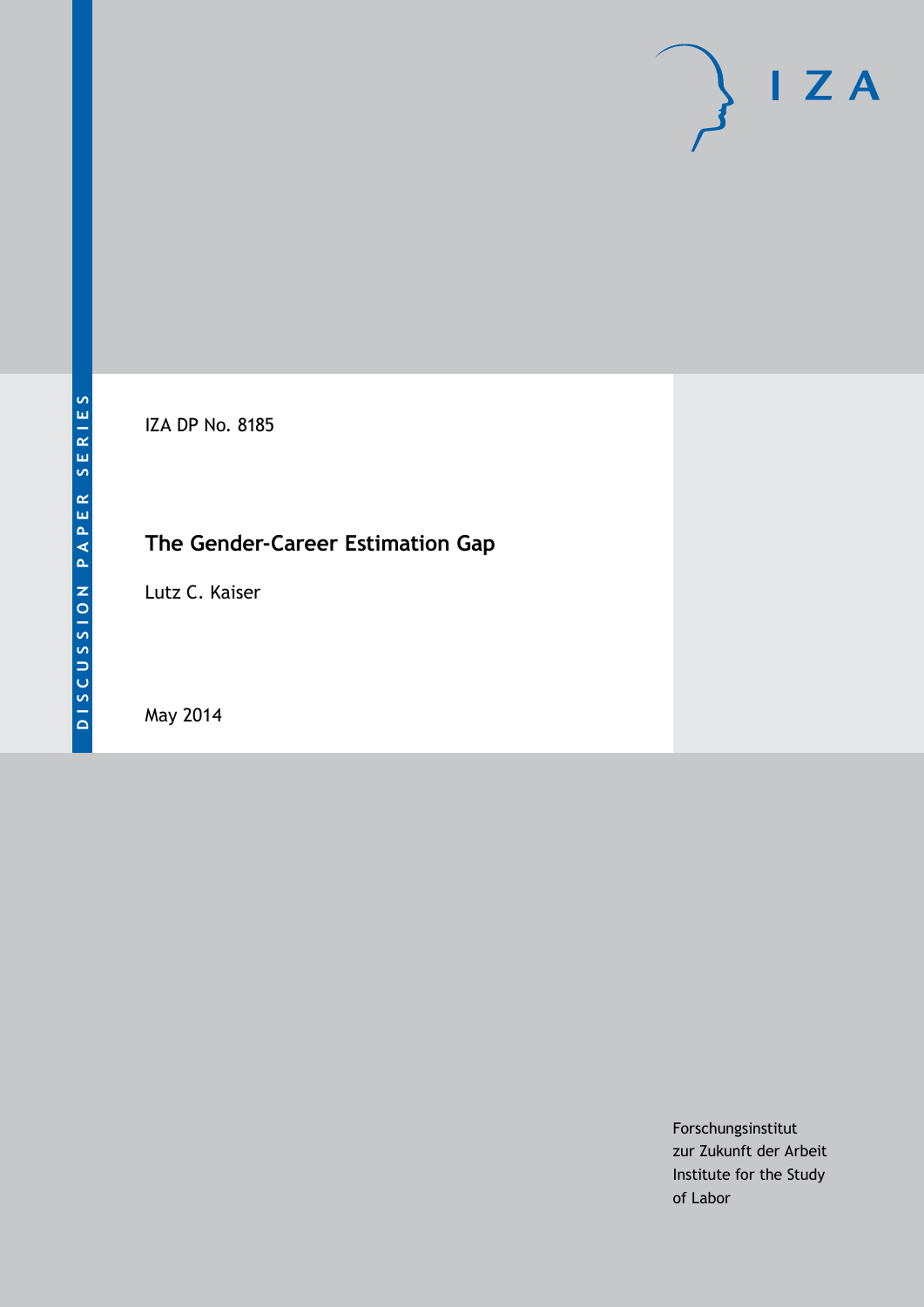# **The Gender-Career Estimation Gap**

**Lutz C. Kaiser**

*North Rhine-Westphalia University of Applied Sciences for Public Administration, DIW and IZA*

# Discussion Paper No. 8185 May 2014

IZA

P.O. Box 7240 53072 Bonn Germany

Phone: +49-228-3894-0 Fax: +49-228-3894-180 E-mail: [iza@iza.org](mailto:iza@iza.org)

Any opinions expressed here are those of the author(s) and not those of IZA. Research published in this series may include views on policy, but the institute itself takes no institutional policy positions. The IZA research network is committed to the IZA Guiding Principles of Research Integrity.

The Institute for the Study of Labor (IZA) in Bonn is a local and virtual international research center and a place of communication between science, politics and business. IZA is an independent nonprofit organization supported by Deutsche Post Foundation. The center is associated with the University of Bonn and offers a stimulating research environment through its international network, workshops and conferences, data service, project support, research visits and doctoral program. IZA engages in (i) original and internationally competitive research in all fields of labor economics, (ii) development of policy concepts, and (iii) dissemination of research results and concepts to the interested public.

IZA Discussion Papers often represent preliminary work and are circulated to encourage discussion. Citation of such a paper should account for its provisional character. A revised version may be available directly from the author.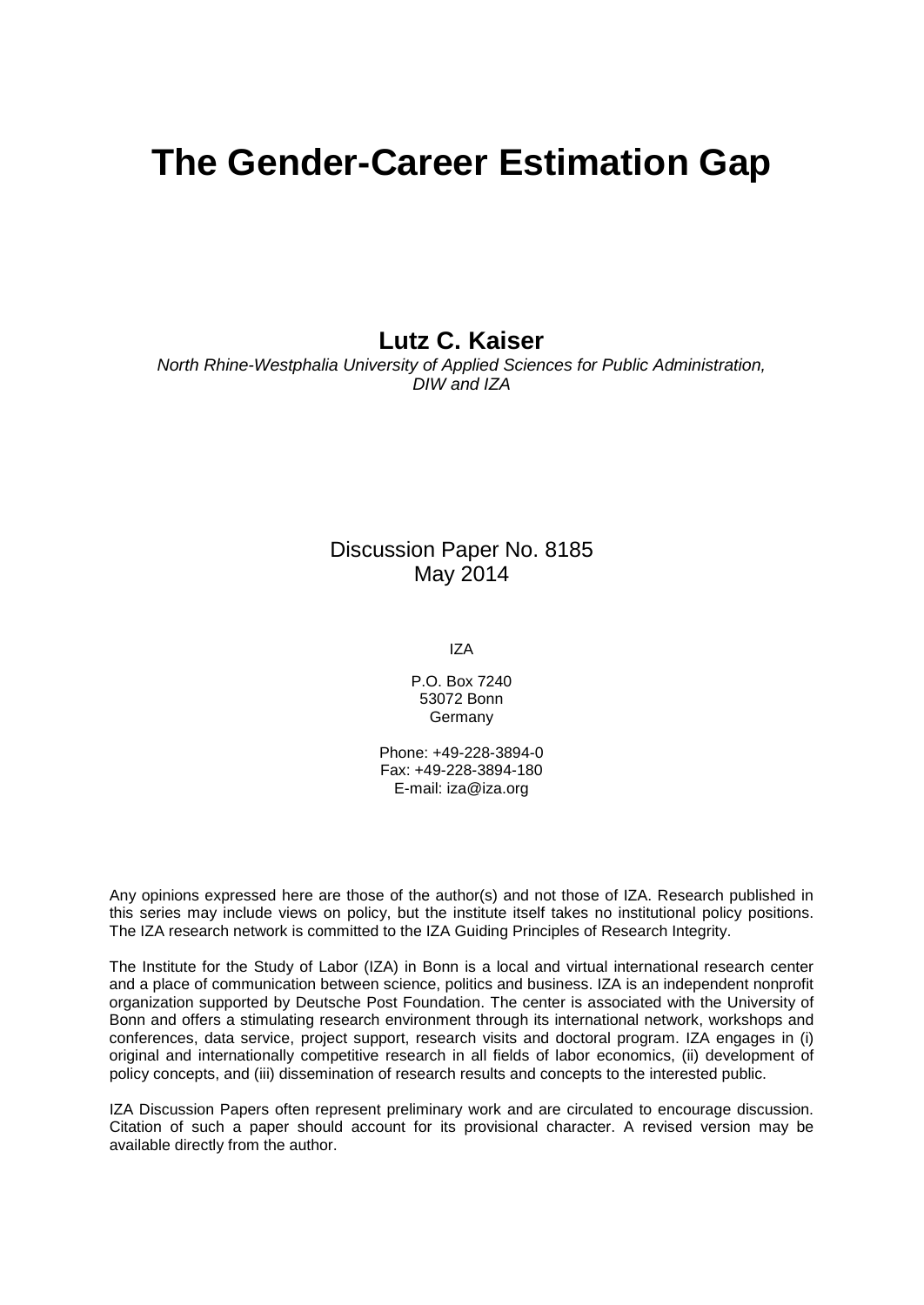IZA Discussion Paper No. 8185 May 2014

# **ABSTRACT**

# **The Gender-Career Estimation Gap**

The paper discusses gender differences with regard to the self- and reciprocal estimation of career expectations. Firstly, the theoretical background and the literature are identified. Within this frame, the instance of self-under-estimated career prospects of female workers and statistical discrimination in the labor market are described. Both aspects are jointly assessed as a self-fulfilling prophecy-phenomenon redounded to women's disadvantage on the labor market. Secondly, the empirical part analysis the respective self- and reciprocal estimation of female and male career prospects for public sector workers in Germany. The results display obvious discrepancies between self- and reciprocally estimated career expectations that constitute a gender-career estimation gap. As the German public sector contains specific devices to equalising career chances of male and female employees, the findings even underpin the insistency of under-estimated career prospects of female workers despite the existing public sector regime of equality. Finally, approaches of how to equalize male and female career chances are critically reviewed.

JEL Classification: J16, J24, J4, J71, J78

Keywords: self- and reciprocal estimation of career opportunities, self-fulfilling prophecy, gender-career estimation gap, statistical discrimination, public sector

Corresponding author:

Lutz C. Kaiser North Rhine-Westphalia University of Applied Sciences for Public Administration Thürmchenswall 48-54 50668 Köln Germany E-mail: [lutz.kaiser@fhoev.nrw.de](mailto:lutz.kaiser@fhoev.nrw.de)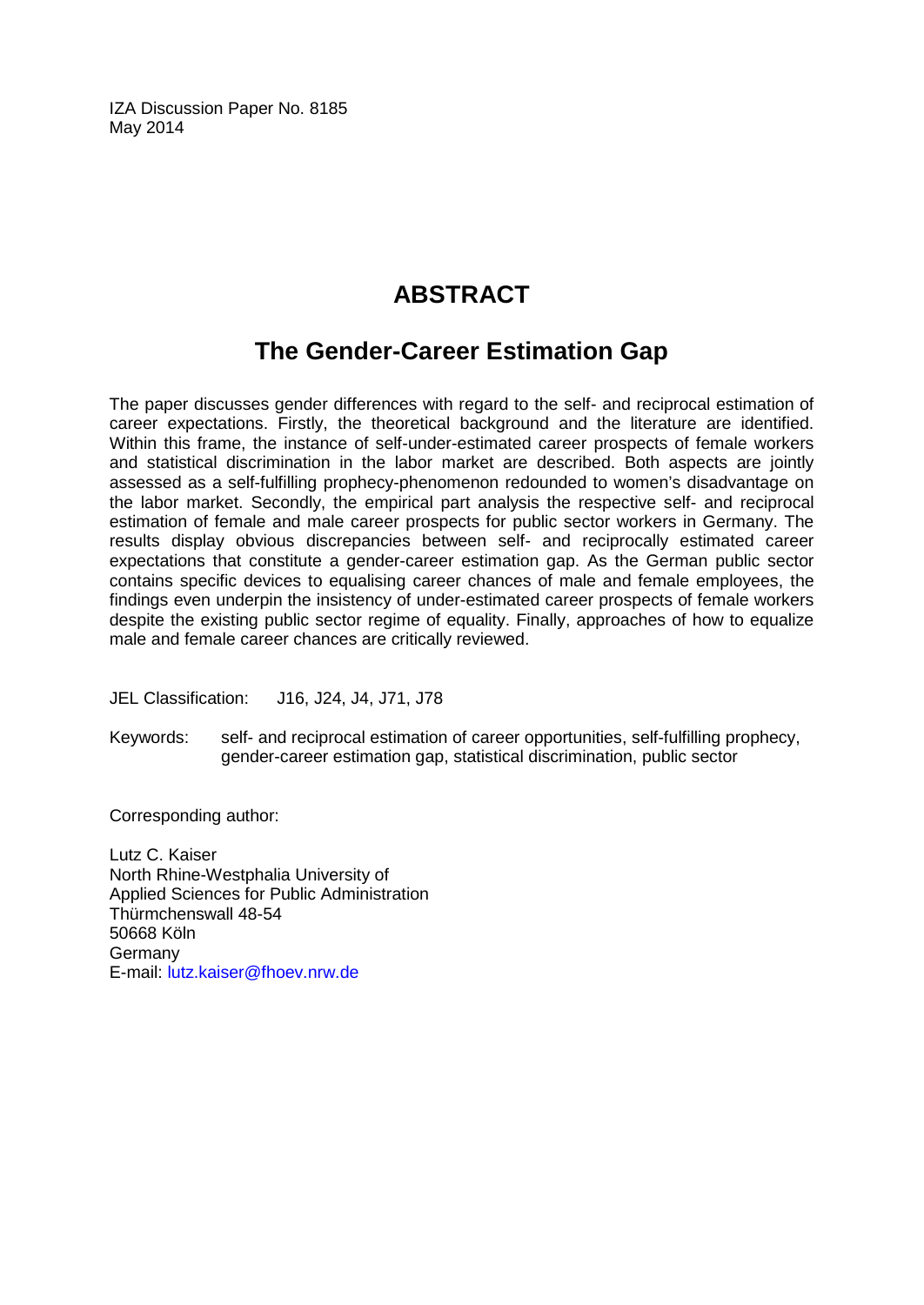#### **1. Introduction**

Over the entire professional life, gender differences in self-estimated career expectations can be rated as predictors for differences in the development of male and female career profiles. In the following, this hypothesis is investigated in sight of several aspects of career expectations. Section 2 displays theoretical aspects and the identification of these gender effects in the relevant literature. Section 3 implies the empirical strategy to exhibit self-estimated and reciprocally estimated career expectations of female and male public sector workers in Germany, resulting in the identification of a gender-career estimation gap. In particular, an observation of differences in the reciprocal judgement of career chances (men in respect to women and vice versa) could lead towards a better understanding of gender related differences in career chances. Additionally, the self- and reciprocal estimation of career expectations in the German public sector is an excellent field of research, since one may expect comparatively minor gender differences in this respect due to various legal devices to guarantee equal career chances. However it has to be admitted, that the paper contains the drawback of a missing comparison to the private sector of the economy to test for presumably differences in the magnitude of a gender bias in career chances and statistical discrimination between both sectors of the economy. Section 4 describes the data as the basis for the empirical analysis that is established in section 5. Section 6 concludes and discusses remedies in terms of handling gender related differences in the self- and reciprocal estimation of career expectations.<sup>1</sup> Finally, section 7 outlines further research options.

<sup>&</sup>lt;sup>1</sup> For the progress of this paper, the author appreciates very valuable and helpful comments of Elke Holst, Research Director for Gender Studies at the German Institute for Economic Research (DIW-Berlin).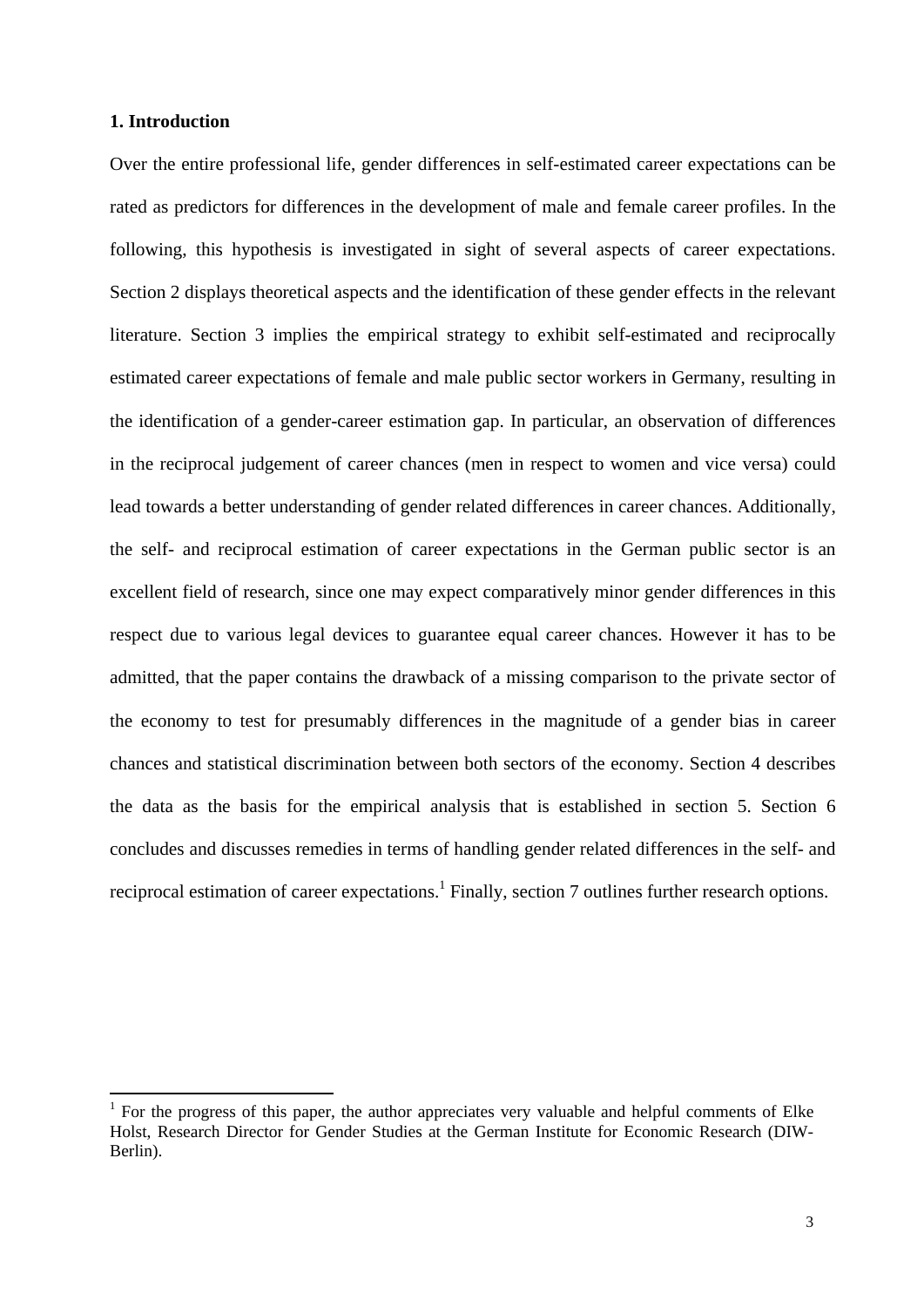#### **2. Theoretical Background and Literature Review**

This section describes the key theories and gives an overview of existing literature with regard to the field of self-estimation of career opportunities and the reciprocal estimation of career opportunities. As a starting point, both, a self-estimation of one's own career prospect or, in a converse perspective, a reciprocal estimation of career opportunities of another person contain a forecast-approach; career prospects in diverse negative, positive or neutral ways have to be qualified.

However, what is the basis of this forecast? Here, the term reciprocal can be utilized from a different, i.e. the psychological angel. According to Bandura (1997), the so-called reciprocal determinism is an approach that explains individual behaviour by means of two main perspectives that mutually coincide. On the one hand, individual's behaviour is shaped by the social environment. However, on the other hand, individual's behaviour simultaneously shapes the social environment with this social environment shaping (again) individual behaviour.

The latter assumption could be translated as 'You get what you are'.<sup>2</sup> Certainly, individual professional career tracks are shaped by the professional environment, e.g. firm-specific hiring procedures or promotion opportunities within companies. However, this professional environment is partially a copy of the signals sent by the individual workforce during hiring or promotion processes, co-formed e.g. by the individual self-efficacy to be successful in hiringand/or promotion-processes. Within labor markets, this aspect could be labelled as supply-side confidence or employee's self-efficacy.

<sup>&</sup>lt;sup>2</sup> An interesting experiment with regard to gender related differences in maths performance is a good example of this assumption (Spencer et al. 1999). As compared to men, women may possess lower selfestimated competences in maths on average. However, if it was explained to the experiment candidates in advance of the test, that women are said to have less competences in maths than men, but this is not valid for the following tests in the experiments, women and men performed with the same test results. Hence, so to speak, gender related differences in self-estimated competences were equalized by simply announcing equality.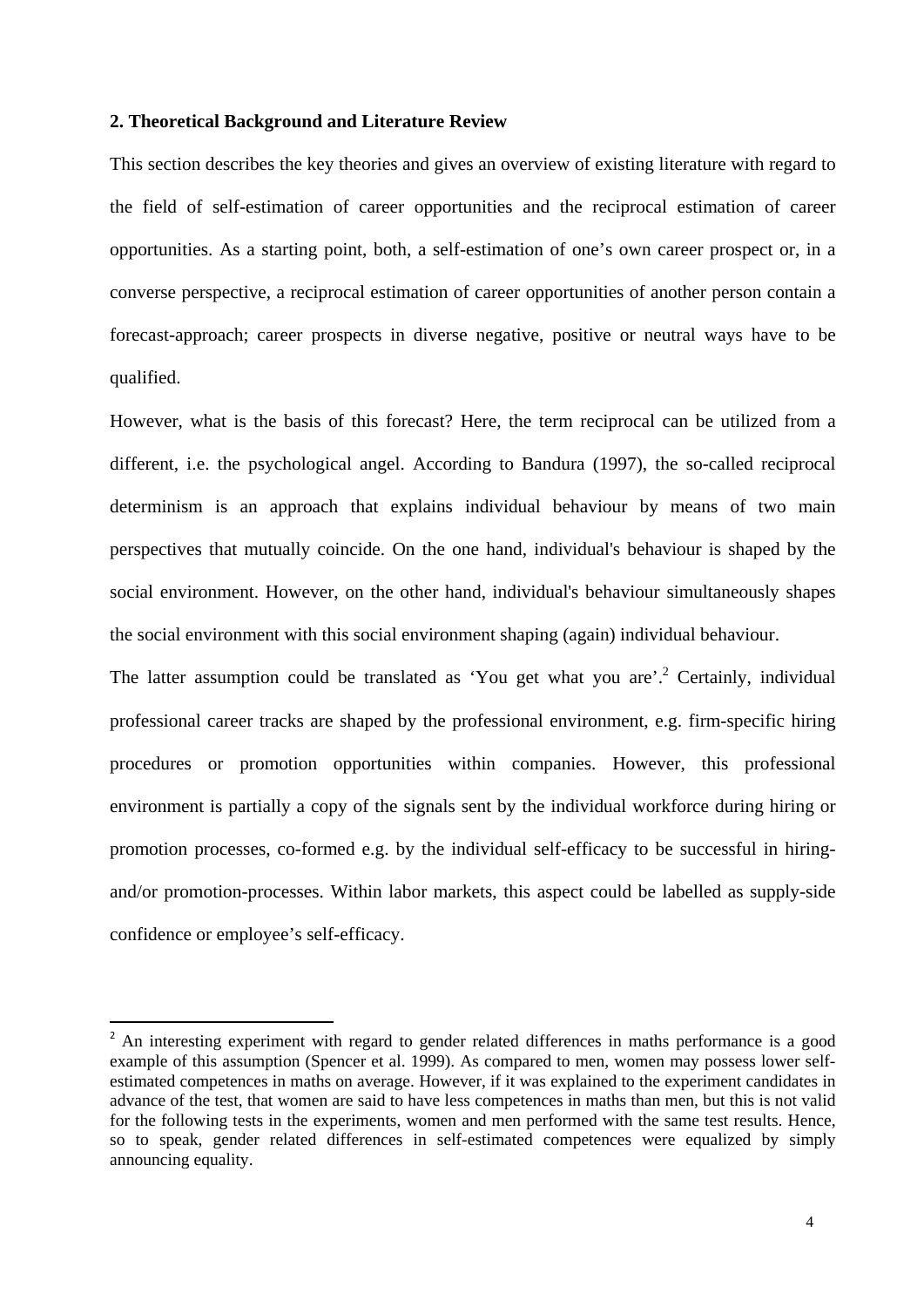For the purpose of this analysis, the concept of reciprocity is used in a somewhat extended way. In a first stance, the self-estimation of career opportunities, either with regard to male or female workers, constitutes one part of the reciprocal determinism. An additional part is due to the genuine reciprocal estimation of career chances of the respective opposite sex, i.e. males in terms of females and vice versa. Both parts coincide towards an important key factor with regard to the configuration of career chances.

These assumptions are important in terms of the topic 'well-being of working women'. As long as self- and reciprocal beliefs in career opportunities are equally distributed among male and female workers, e.g. based on a same specific level as 'good' or 'bad', there may not exist an intervening gender bias with regard to career development processes. For this scenario the above mentioned reciprocal determinism equally affects male and female career profiles.

However, divergences between these self- and reciprocally evaluated prospects, the so-called gender-career estimation gap, may result in an intervening bias on the decision-making process for career developments if, for instance, the demand side would send signals of self-underestimated career chances. There is empirically based evidence that female career chances are assessed less positively by females as opposed to males. Allmedinger and Haarbrücker (2013) used a panel data approach to investigate male and female scripts of life in Germany. The data display some clear gender related divergences with regard to attitudes towards female career chances.

| Table 1:                                 | Assessment  | by women                                          | by men |
|------------------------------------------|-------------|---------------------------------------------------|--------|
| Comparative assessment of the            | improvement | 24.0                                              | 40.8   |
| development of female career             | same status | 63.8                                              | 54.7   |
| chances in $\%$ (2012 vs. two years ago) | worsening   | 12.2                                              | 4.5    |
|                                          |             | $Souroo: Allmodin \alphar/Hoorhriiekor (2012-56)$ |        |

Source: Allmedinger/Haarbrücker (2013, 56).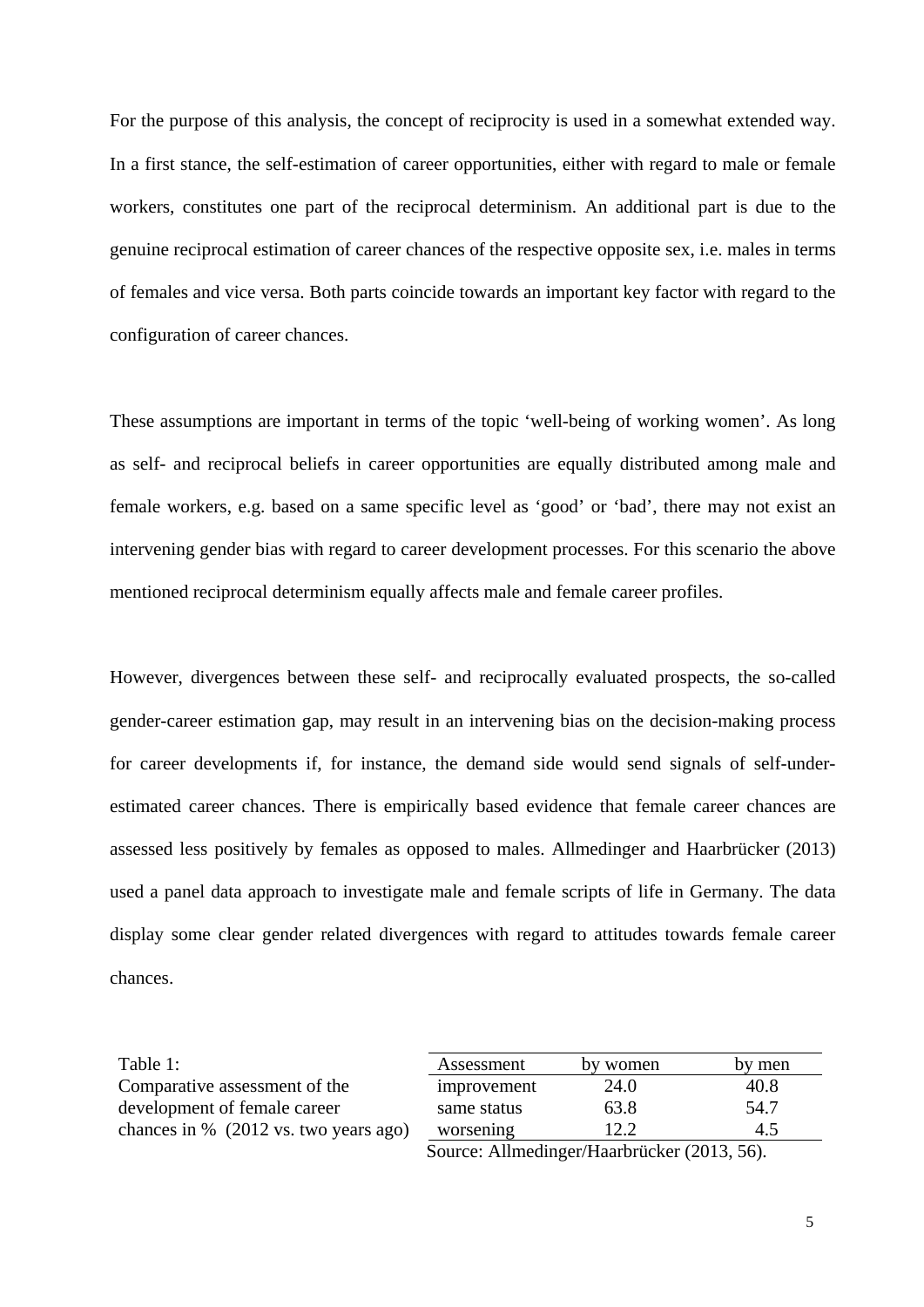Compared to the self-estimation of women (24 %), men reciprocally evaluate the development of career chances of women to have improved to a distinct higher extent (40.8 %). The reverse is true in terms of the statement that female career tracks developed negatively with in the past two years. To a higher percentage, women agreed to this scenario (12.2 %), whereas just about 4.5 % of the interviewed men confirmed this change in female career chances.

Similar findings are suggested by a study that assesses achievement-related self-evaluations in a simulated job interview situation with female participants evaluating their own performance as less successful as compared to their male counterparts: "Compared to the actual performance in the achievement test and to external assessments of the performance in the personal interview, women showed a significant under-evaluation. Males over-evaluated themselves compared to the performance in the written test, but not compared to the external assessments of the personal interview" (Sieverding 2003, 147).

Additionally, women tend to suppress their feelings to a lesser extent than men in interview situations. However, these different traits can result in disadvantages, since emotional suppressors are rated as more competent than emotional non-suppressors (Sieverding 2009).

Even at the other edge of the job hierarchy, i.e. leadership and management, the literature describes the phenomenon of gender differences in self-estimated career expectations. Bosak and Sczesny (2008) state that women tend to express a self-ascribed lack-of-fit to leadership positions as compared to men. Conclusively, women judge themselves as less suitable for a leadership position than men do.

However, based on a decomposition approach, Fietze et al. (2011) argue, that gender differences in personality traits cannot significantly drive gender differences in career opportunities. Their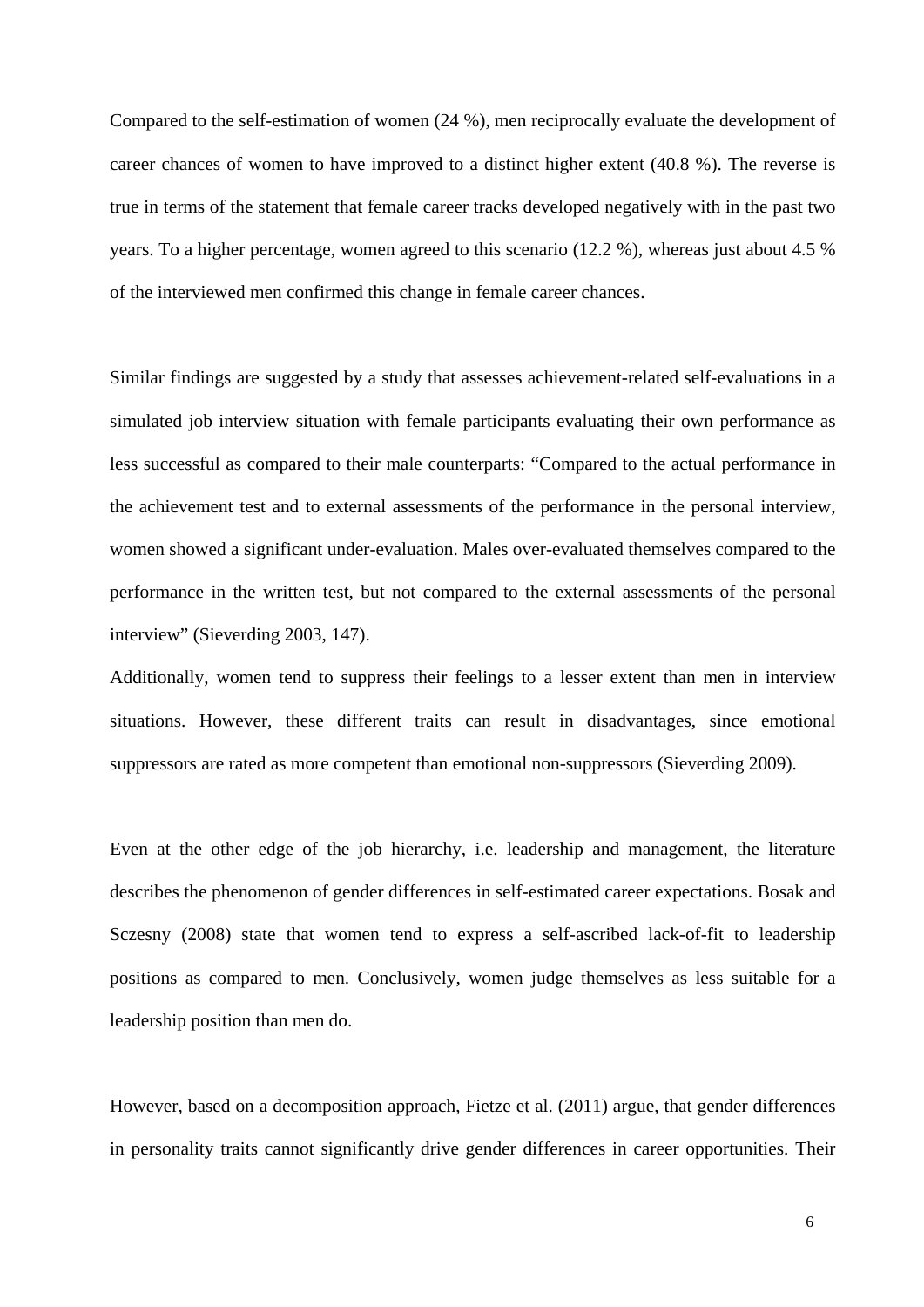findings support the influence of labor market segregation and beliefs in gender related stereotypes in terms of statistical discrimination. In a similar way, Correll (2001, 1691) states that "(c)ultural beliefs about gender are argued to bias individuals' perceptions of their competence at various career relevant tasks, controlling for actual ability. To the extent that individuals then act on gender differentiated perceptions when making career decisions, cultural beliefs about gender channel men and women in substantially different career directions".

Attitudes towards female career opportunities can also be influenced by the level of job satisfaction. However, there is no straight forward relevance, e.g. 'the more satisfied, the more optimistic regarding career opportunities'. Female job satisfaction is also due their family background, since women with children (and presumably comparatively low career aspirations at this phase of life) tend to be significantly happier if they have a job at all compared to working women with no children (Booth, Ours 2008). Hence, a high level of female job satisfaction is not necessarily an indicator for distinct career aspirations with a positive attitude towards female career chances. In fact, the reverse can be true, since, as compared to male workers, a comparatively high female job satisfaction occurs within conservative labor market regimes that come up with restrictions for female career opportunities resulting in the so-called gender-job satisfaction paradox (Kaiser 2007). From this point of view, analyses of female career opportunities should account for the level of female job satisfaction as a control variable.

Based on the above described theoretical is framework the hypothesis could be formulated that female career prospects may turn out to be self-under-estimated and are reciprocally overestimated with regard to the assessment by males, i.e. either colleagues or employers.

7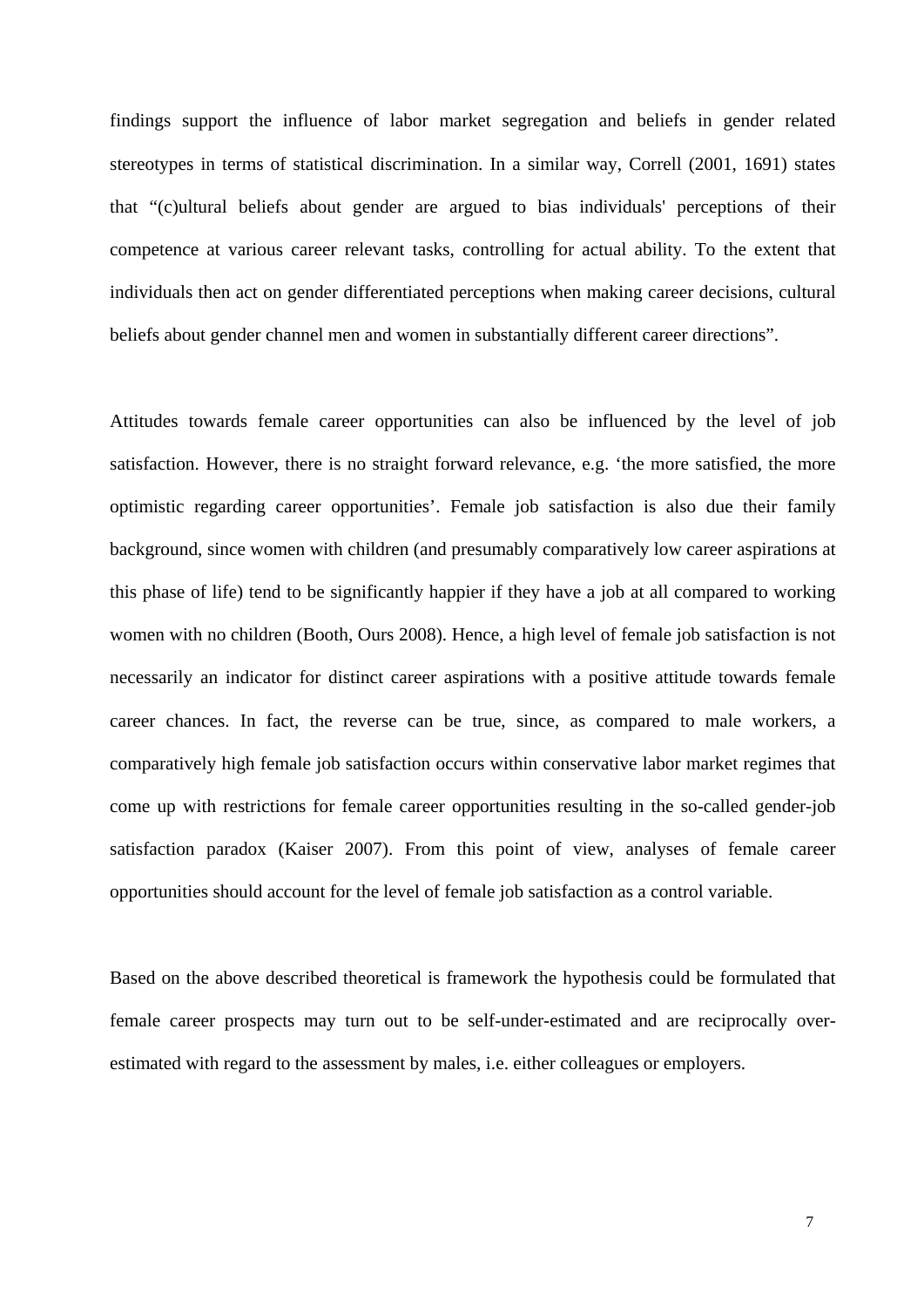These theoretical implications and its strong empirical evidence coincide with the approach of statistical discrimination. Due to asymmetric information on the labor market to the general disadvantage of employers, average expectations are utilized to compensate the information vacuum within hiring and promotion decisions. The theory of statistical discrimination, as founded by Arrow (1973) and Phelps (1972), has a long tradition in, for instance, explaining wage differentials between male and female workers. Contemporary research on this topic verifies these theoretical assumptions. Belley, Havet and Lacroix (2012) describe differences in male and female wage profiles to be due to differences in mobility and tenure. Their empirical investigation displays men and women having the same wage at the start of their career. Nevertheless, female wages grow to a slower extent as compared to men resulting in a gender wage gap. Within this context, Ejrnæs and Kunze (2013) show the effects of the first childbirth on the wage processes of highly attached women. Each year of leave minimizes the wage by 3 to 5.7 per cent. The wage of mothers who return to the labor market clearly displays the so-called wage penalty for career interruptions. Overall, presumed or actual differences between male and female career profiles result in gender differences in wages that cannot be explained by differences in the educational attainment etc. Based on a decomposition approach, Busch and Holst (2008) detect an unexplained gender wage gap of about 17 percent with respect to full-time employees in Germany for the year 2006. Further studies contain similar hints at the existence of a gender pay gap (cf. Hubler 2005, Brookes et al. 2001 or Black et al. 1999).

Both aspects, a 'female' self-ascribed lag in the self-estimation of career opportunities and the phenomenon of statistical discrimination, may finalise a serious vicious circle. A 'female' selfunder-estimation of career chances may be rated as a proof of the negative assumptions within the frame of statistical discrimination, i.e. an on average expected lower productivity of female as compared to male workers. In this respect, the 'female' self-under-estimation of career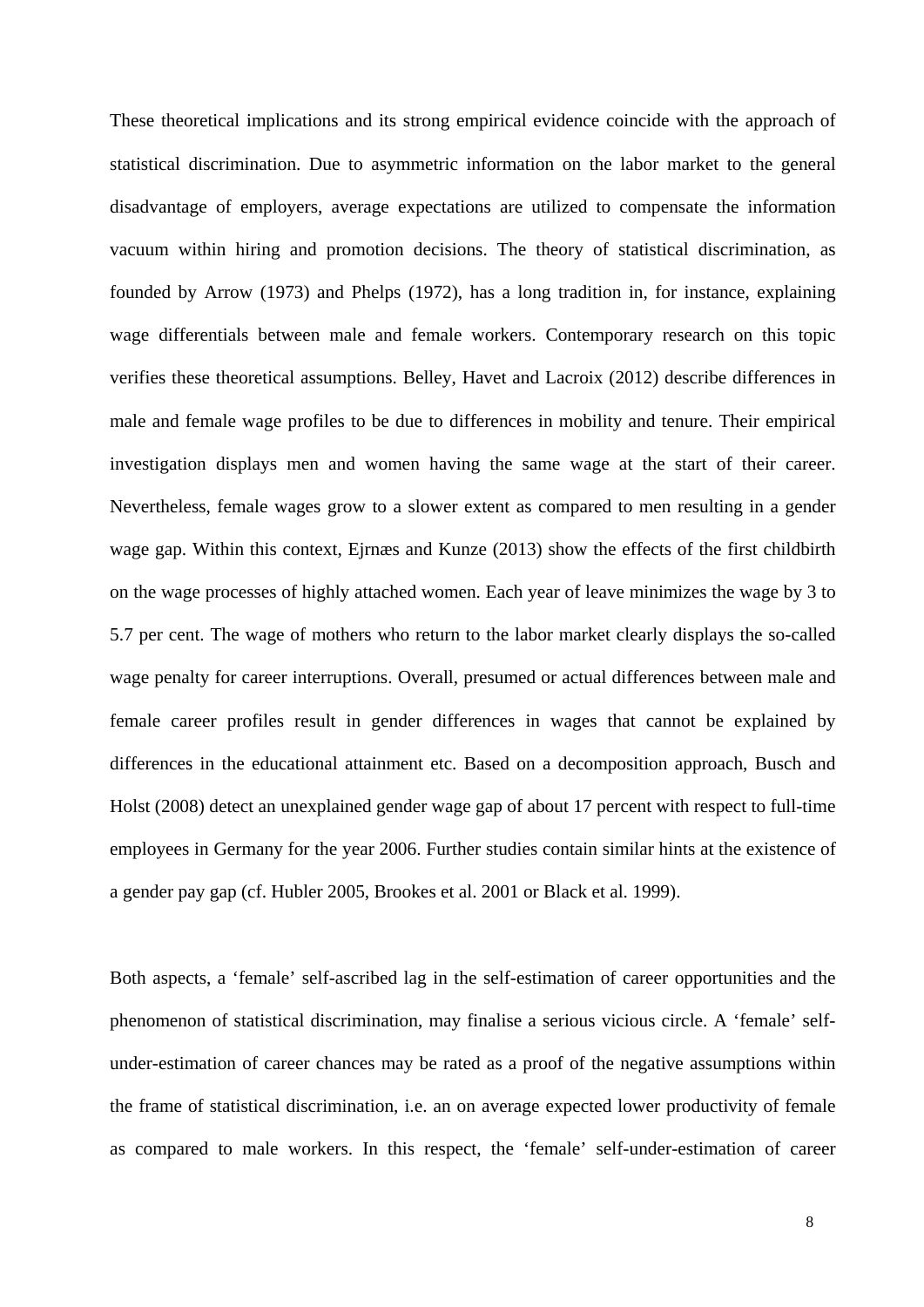opportunities ends in a self-fulfilling prophecy towards unneeded female disadvantages on the labor market.

#### **3. The Gender-Career Estimation Gap in the Public Sector**

The following describes gender differences with regard to self-estimated and reciprocally estimated career expectations of public sector employees in Germany utilizing a public sector dataset. Although there is no direct private sector-comparison feasible with the given data, the focus on public sector employees is of specific interest as one may expect comparatively minor gender differences due to various settings in the German public sector that aim at minimising gender related career discrepancies.

The history of legal approaches to equalizing male and female career chances in the German public sector is long. There are several legal devices in force to promote gender mainstreaming that in particular should enforce equal opportunities on the labor market of the public sector. Each level of the German state, including the European frame, the central state, the federal states and the municipal state, possess their respective legal approaches (cf. Kohler-Gehrig 2009).

Despite these numerous legal opportunities, cross-national comparisons detect an obvious discrepancy in the German public sector with regard to the share of women in public sector leadership positions versus the share of women across the total public sector. Whereas 52 % of public sector workers are female, only 14.5 % of public sector leaders are female. The ratio of the total male share in the public sector against the share of female leadership turns out with 3.31. Other countries do show a much better situation like Canada (45 % vs. 62 %),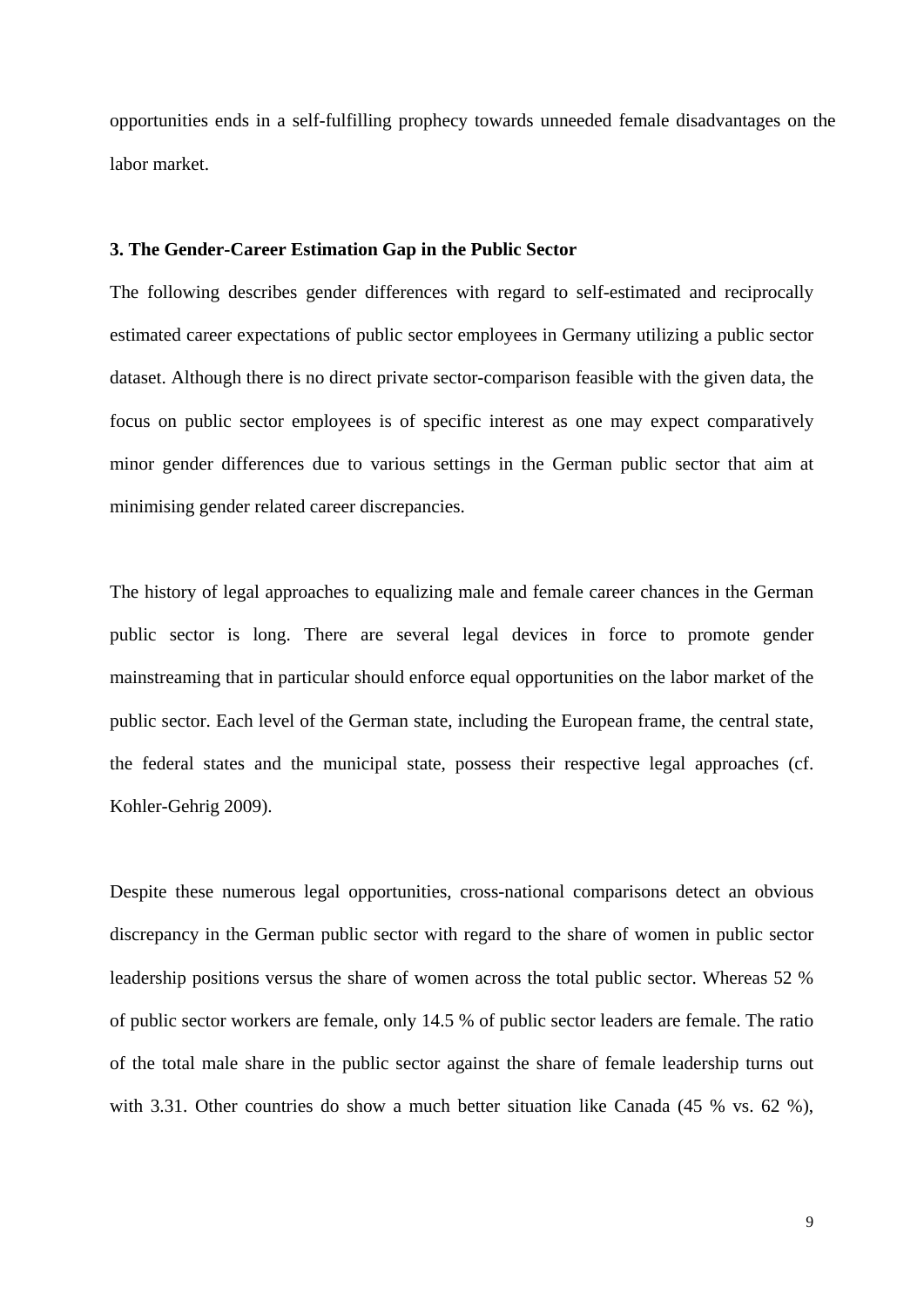Australia (37 % vs. 57.4 %), the UK (35 % vs. 66 %) or France (21.4 % vs. 51.7 %).

Nevertheless, countries like Japan or South Korea end up with even worse results (table 2).

| Country              | Female Leadership (%) | Total Female Share (%) | Ratio* |
|----------------------|-----------------------|------------------------|--------|
| Canada               | 45.0                  | 62.0                   | 0.84   |
| UK                   | 35.0                  | 66.0                   | 0.97   |
| South Africa         | 33.0                  | 65.2                   | 1.05   |
| Australia            | 37.0                  | 57.4                   | 1.15   |
| Italy                | 27.0                  | 64.7                   | 1.31   |
| <b>United States</b> | 31.0                  | 57.0                   | 1.39   |
| Brazil               | 32.1                  | 47.6                   | 1.63   |
| Russia               | 13.0                  | 71.0                   | 2.23   |
| France               | 21.4                  | 51.7                   | 2.26   |
| Argentina            | 19.0                  | 56.0                   | 2.32   |
| Germany              | 14.5                  | 52.0                   | 3.31   |
| Mexico               | 14.0                  | 45.5                   | 3.89   |
| China                | 11.5                  | 42.5                   | 5.00   |
| Turkey               | 13.6                  | 23.0                   | 5.66   |
| South Korea          | 8.6                   | 42.0                   | 6.74   |
| Indonesia            | 8.7                   | 20.0                   | 9.20   |
| India                | 7.7                   | 19.0                   | 10.52  |
| Japan                | 2.5                   | 42.0                   | 23.20  |

Table 2: Women in the Public Sector

Source: Schreiber (2013), author's calculations,  $* =$  total male % / female leadership %

As to why do these differences occur? The German public sector is characterized by comparatively strict career settings in terms of achieving a leadership position. Specific tenure restrictions have to be met or occupational requirements are important to fill a leadership position, e.g. the occupation of a judge. Nevertheless, for German women, the public sector is attractive to put a work-family life balance into practise as mirrored by the high share of female workers in this sector. However, as the German private sector labor market is still comparatively conservative with regard to a work-family life balance, the low share of female leadership positions could also be due to a selection process with female public workers entering this section with no leadership position aspirations but the aim to combine family life and work. In other countries, a higher share of female leadership position could be due to the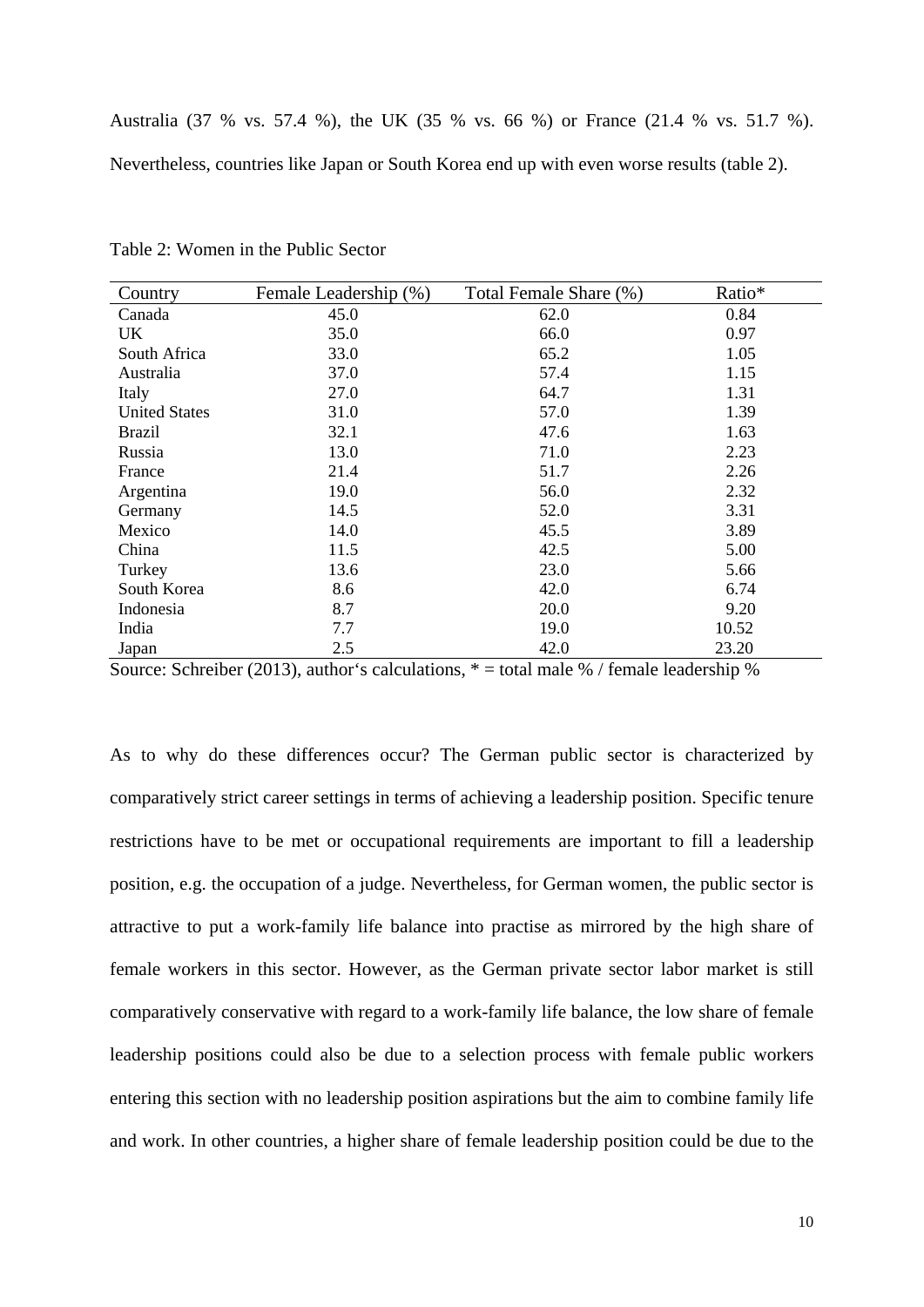comparatively non-formal career steps with less restrictions like occupational requirements (Australia, Canada, UK, US). In contrast, India and Japan still stick to traditional versions of gender roles.

#### **4. The Data**

The data used in the current study, the so-called 'PSJS-data' (Public Sector Job Satisfaction Data), were collected by the author and arise from a case study of a communal public administration. The cross-sectional data were gathered in 2011 in a medium-sized city with some 60.000 inhabitants in the German county North-Rhine Westphalia. In order to gain a high response rate, paper and pencil-questionnaires were handed over to the entire population of public employees  $(N = 874)$ .

Fortunately, with 57 %, the overall response rate was comparatively high ( $n = 498$ ). The total sample of 498 respondents includes a sub-sample of cleaning workers (n=81). The particularity of this sub-sample is a lean sub-questionnaire that refers to a fewer number of questions and the choice between different languages (German or Turkish). Due to the two different versions of the questionnaires, long vs. lean, the sampled data refer either to  $n = 498$ or  $n = 417$  accounting for a questionnaire version with and a version without cleaning worker respondents. The descriptive and regression analyses as presented here will account for the sample where the cleaning workers are excluded, since information on career prospects was not gathered for cleaning workers.

In order to raise information with regard to potential gender related differences in self-and reciprocally estimated career expectations, the questionnaire of the above described data set contains several items for different career aspects (chart 1).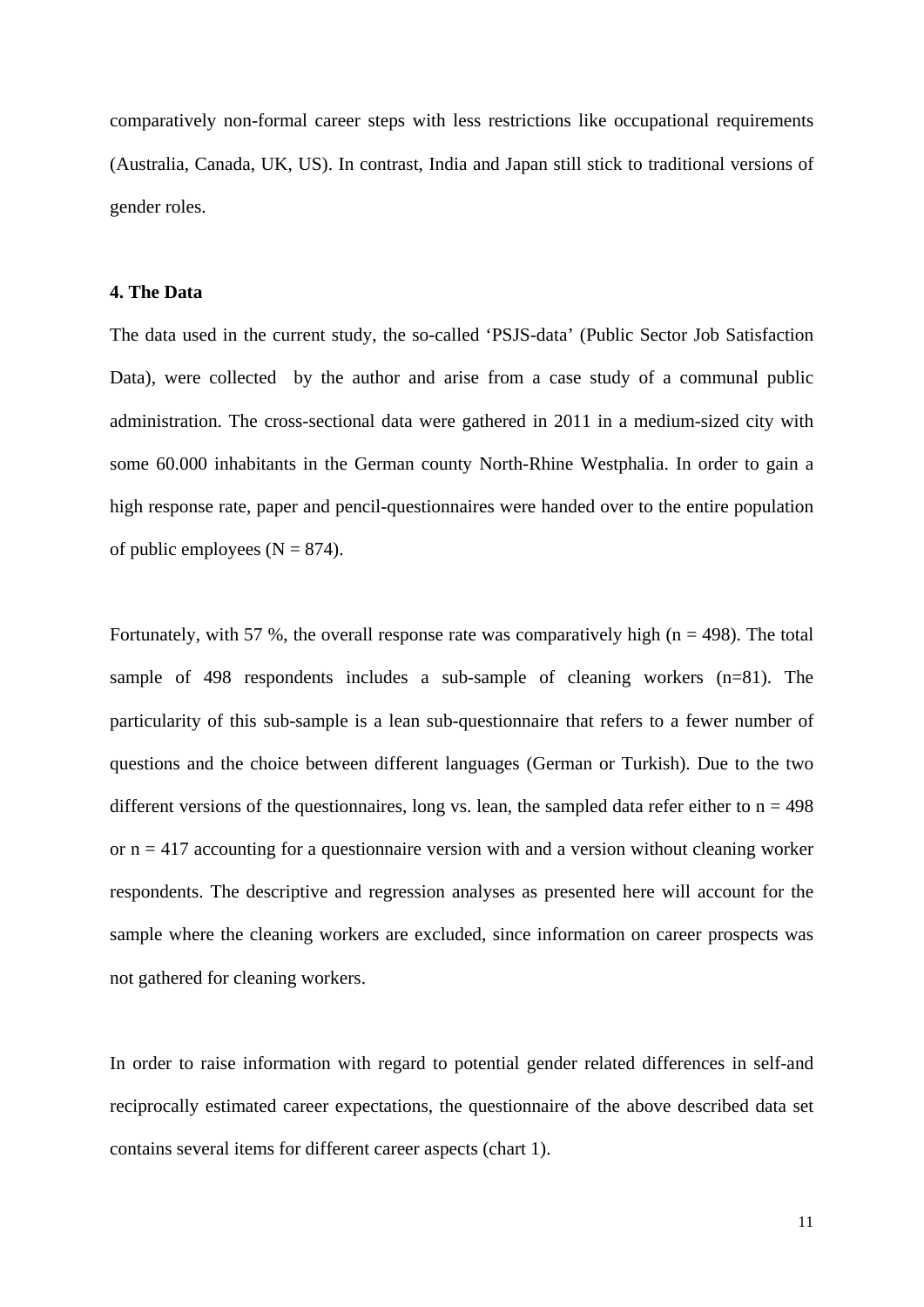Chart 1: Questionnaire Items for the Topic of Estimated Career Expectations

1. Please give an assessment of male career chances regarding

|                               | good | bad | don't know |
|-------------------------------|------|-----|------------|
| a) education/training         |      |     |            |
| b) further education/training |      |     |            |
| c) upward career mobility     |      |     |            |
| d) leadership position        |      |     |            |

2. Please give an assessment of female career chances regarding

|                               | good | bad | don't know |
|-------------------------------|------|-----|------------|
| a) education/training         |      |     |            |
| b) further education/training |      |     |            |
| c) upward career mobility     |      |     |            |
| d) leadership position        |      |     |            |

Firstly, the survey participants were asked to gauge the career in terms of education and training as such. Hence, this question aims at an estimation of the chances to be accepted for an apprenticeship, for example. Secondly, the questionnaire considers 'further education and training', i.e. to evaluate the chances of enhancing the level of qualification by the attendance of respective courses, like training on the job-courses. A third item is related to career opportunities. Here survey participants should estimate the chances to experience an upward mobility in terms of career opportunities. The fourth item asks for an estimation of the chances to attain a leadership position. All items had to be answered with either 'good', 'bad' or 'don't know'. Hence, the focus, as set in this analysis, is restricted to male and female career opportunities, i.e. male and female public workers state a self-estimation and a respective reciprocal evaluation of the careers prospects of the their male or female colleagues. Hence the estimation contains both, a forecast and a comparison likewise.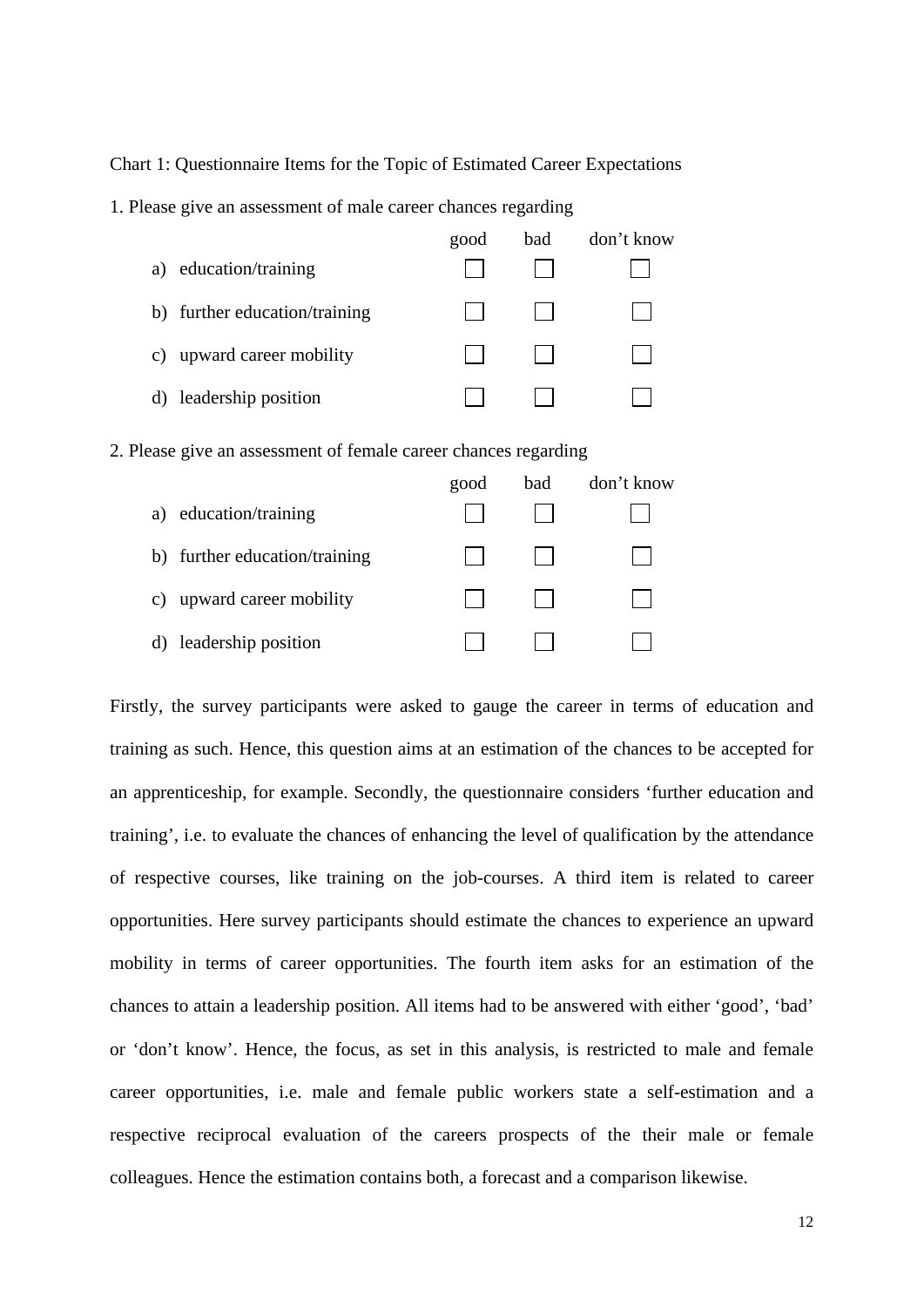#### **5. Empirical Findings**

At first sight for the analysis of male career opportunities, it becomes obvious that with shares between 38 % and 50 %, the categories 'good' and 'don't know' attain comparatively high values. Hence, a high proportion of male and female public workers cannot evaluate career chances of male workers due to a restricted basis of knowledge. On the other hand, only a comparatively low proportion gauge career opportunities of male colleagues as 'bad' (chart 2). Some seventeen percent of the respondents have chosen this category for career upward mobility and about 15 % in terms of leadership whereas only 11 % regard this estimation for further education and training and only about 7 % for education and training.



Chart 2: Career-Prospect Estimation for Male Employees (in %)

However, if the results for the estimation of male career prospects are analysed separately based on the vote of male and female public employees, a clear divergence becomes obvious. Females

Source: author's calculations.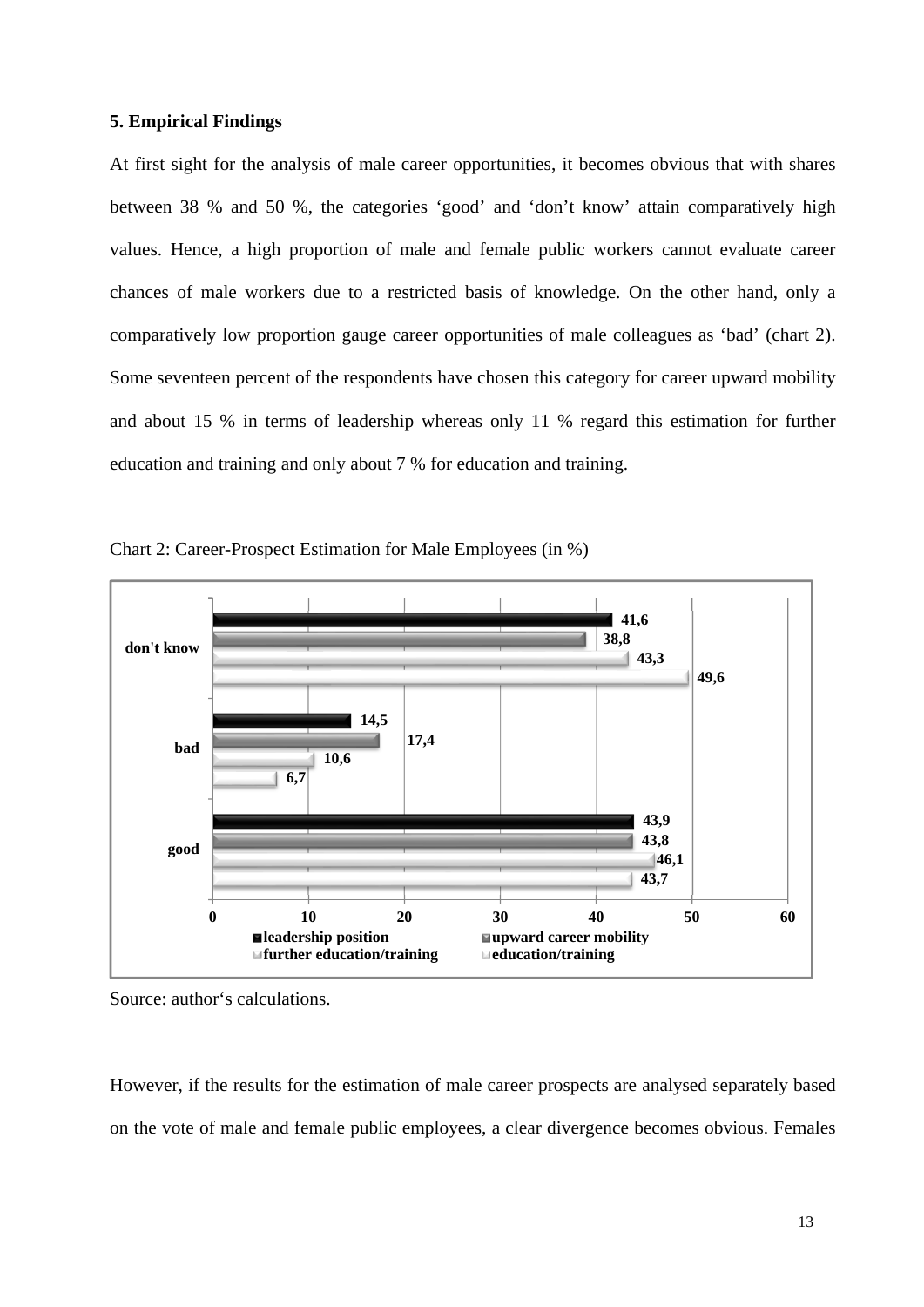evaluate the chances of their male colleagues far better than males their own opportunities (cf. chart 2.1 versus chart 2.2).

The gender differences concerning these separate assessments are statistically significant for each category (cf. tables A-1 to A-4, placed in the annex of this paper). Hence, the findings support the tendency towards a reciprocal overestimation of male career prospects by females and a self-under-estimation of male career chances by males. The higher the career level, ranked from education and training towards upward career mobility and leadership position, the more obvious the self-under-estimation of male employees.



Chart 2.1: Career-Prospect Estimation for Male Employees by Female Employees (in %)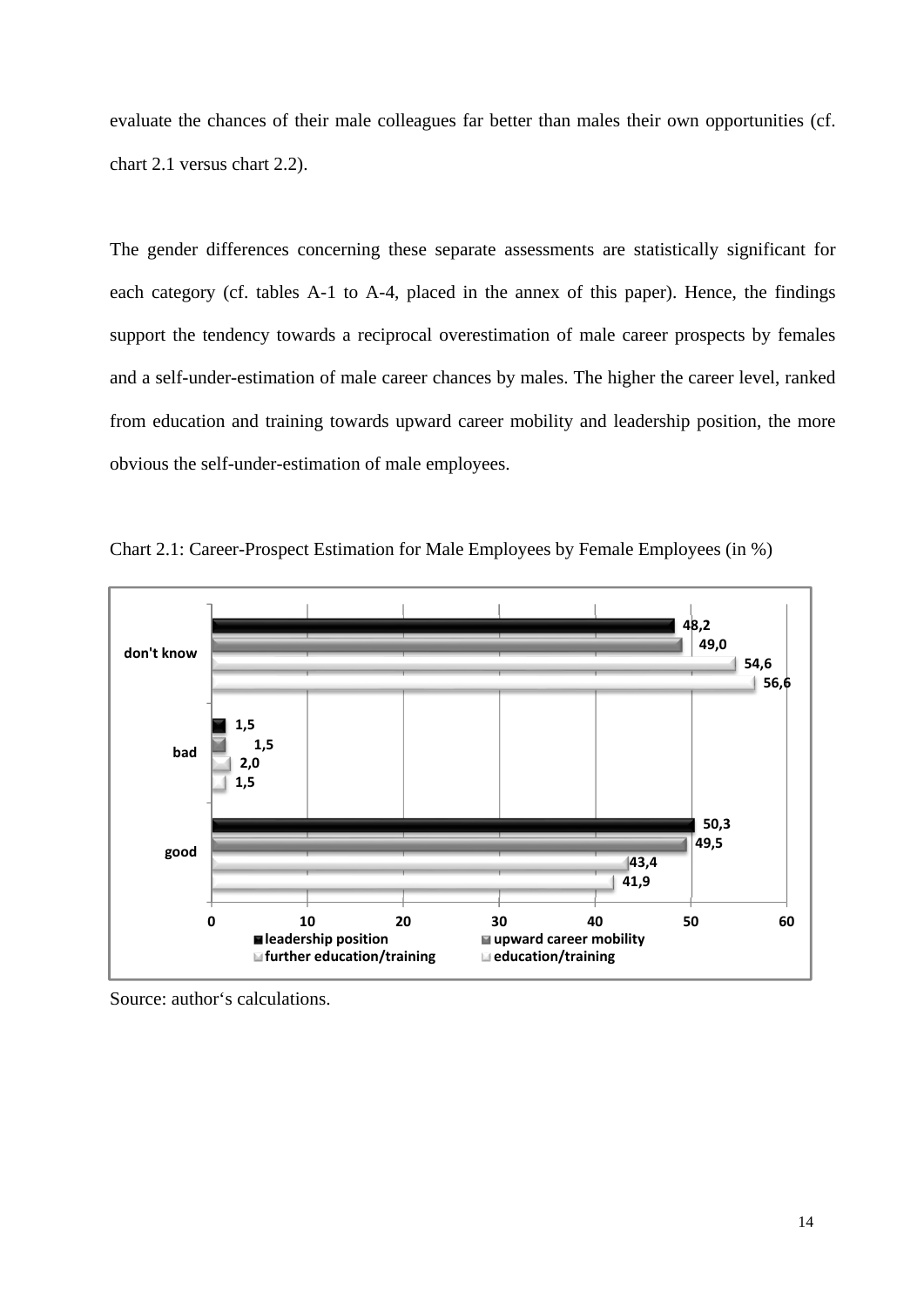

Chart 2.2: Career-Prospect Estimation for Male Employees by Male Employees (in %)

Source: author's calculations.

Similarly, the initial analysis of female career prospects shows a high share of respondents who are not able to assess female career opportunities. Additionally, the option to experience upward career mobility and the chance to attain a leadership position are estimated as bad to a comparatively high share (26.2 % and 24.6 %, respectively).

A separate calculation of career prospects by female and male respondents shows again a more optimistic reciprocal assessment by male public employees as compared to the more pessimistic self-evaluation by female public employees. This becomes particularly true for the categories 'upward career mobility' and 'leadership position' (cf. chart 3.1 versus chart 3.2). Females gauge their chances for an upward career mobility to 34.3 % and with regard to attaining a leadership position to 31.1 % as bad, whereas their male counterparts assess females chances in these categories to a significantly lower share as bad (13.0 % and 14.5 % respectively).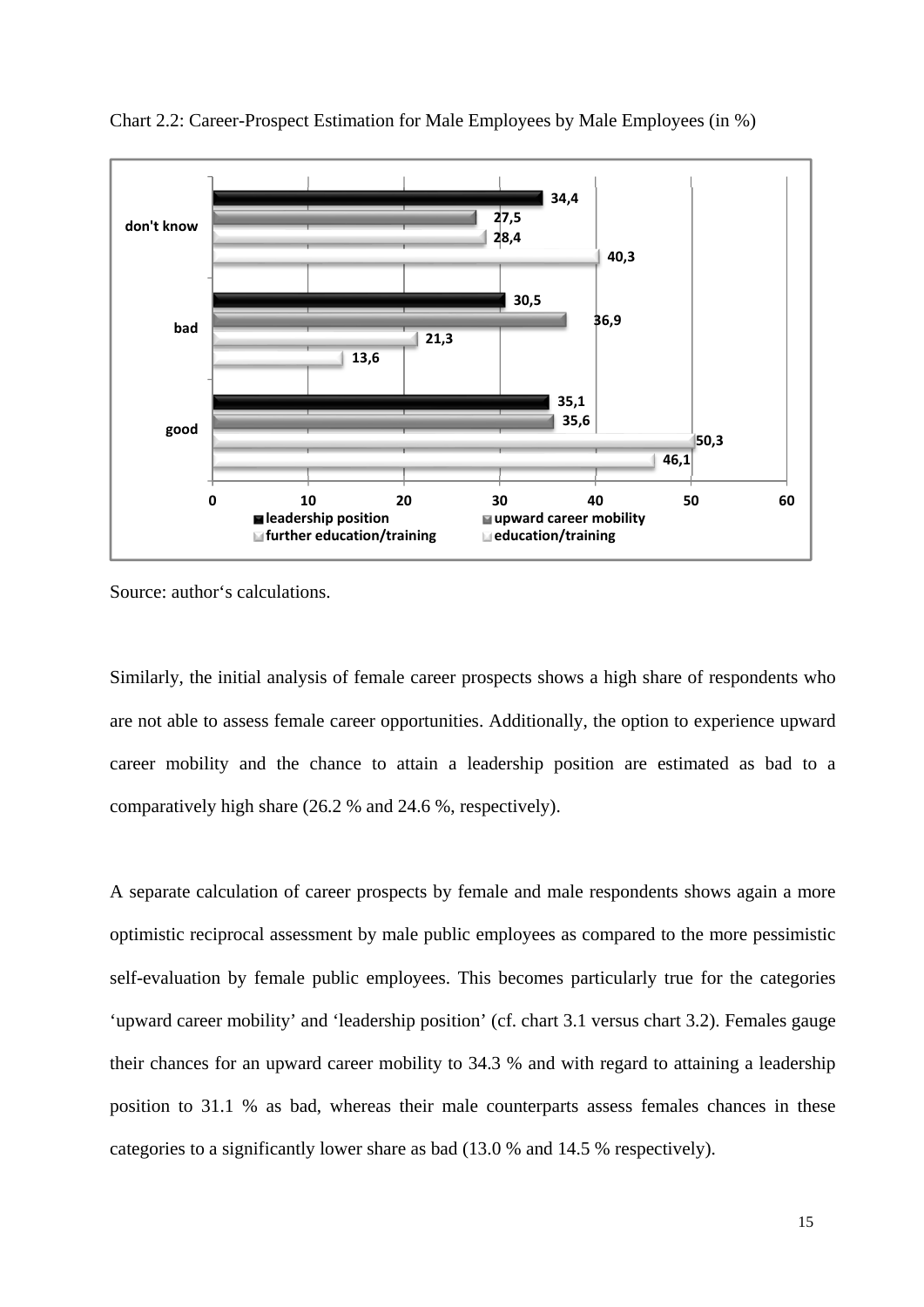

Chart 3: Career-Prospect Estimation for Female Public Workers (in %)





Source: author's calculations.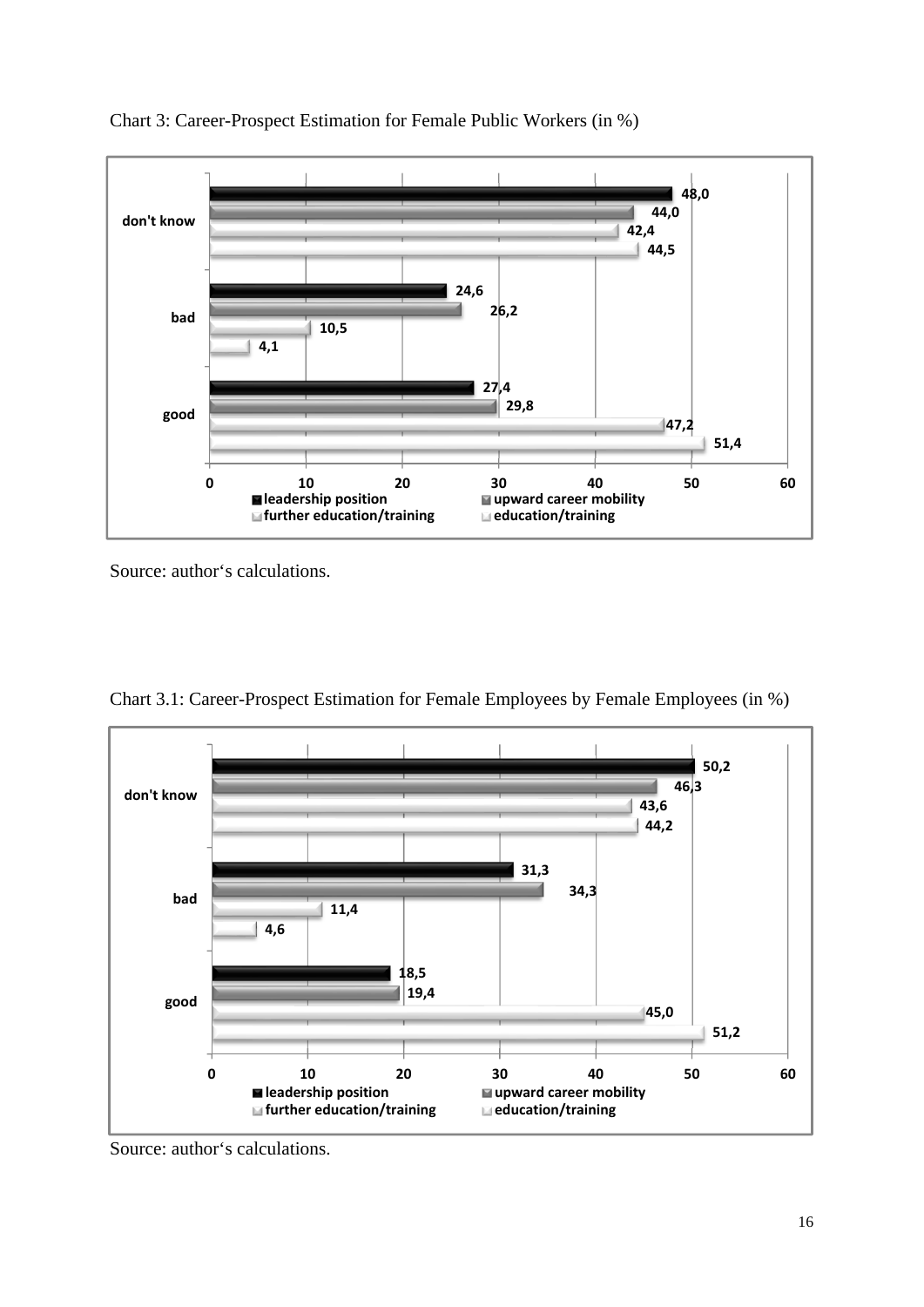

Chart 3.2: Career-Prospect Estimation for Female Employees by Male Employees (in %)

The analyses show the tendency that career prospects of the respective opposite sex are evaluated in a more positive way as opposed to the career chances of the own sex. This is true for career paths of both, men and women. For the latter, the descriptive results turn out to be statistically significant for upward career mobility and leadership position only (cf. tables A-5 to A-8). This finding coincides with the rising magnitude of gender differences if the career ladder is climbed, i.e. if the level of career becomes higher with the lowest level set as 'education and training' and the highest level defined as 'leadership position'.

Descriptive differences in the self-estimation and reciprocal estimation of male career tracks display a less pessimistic assessment of male career chances by females compared to the selfestimation by male public employees (chart 4). However, female employees state to a higher

Source: author's calculations.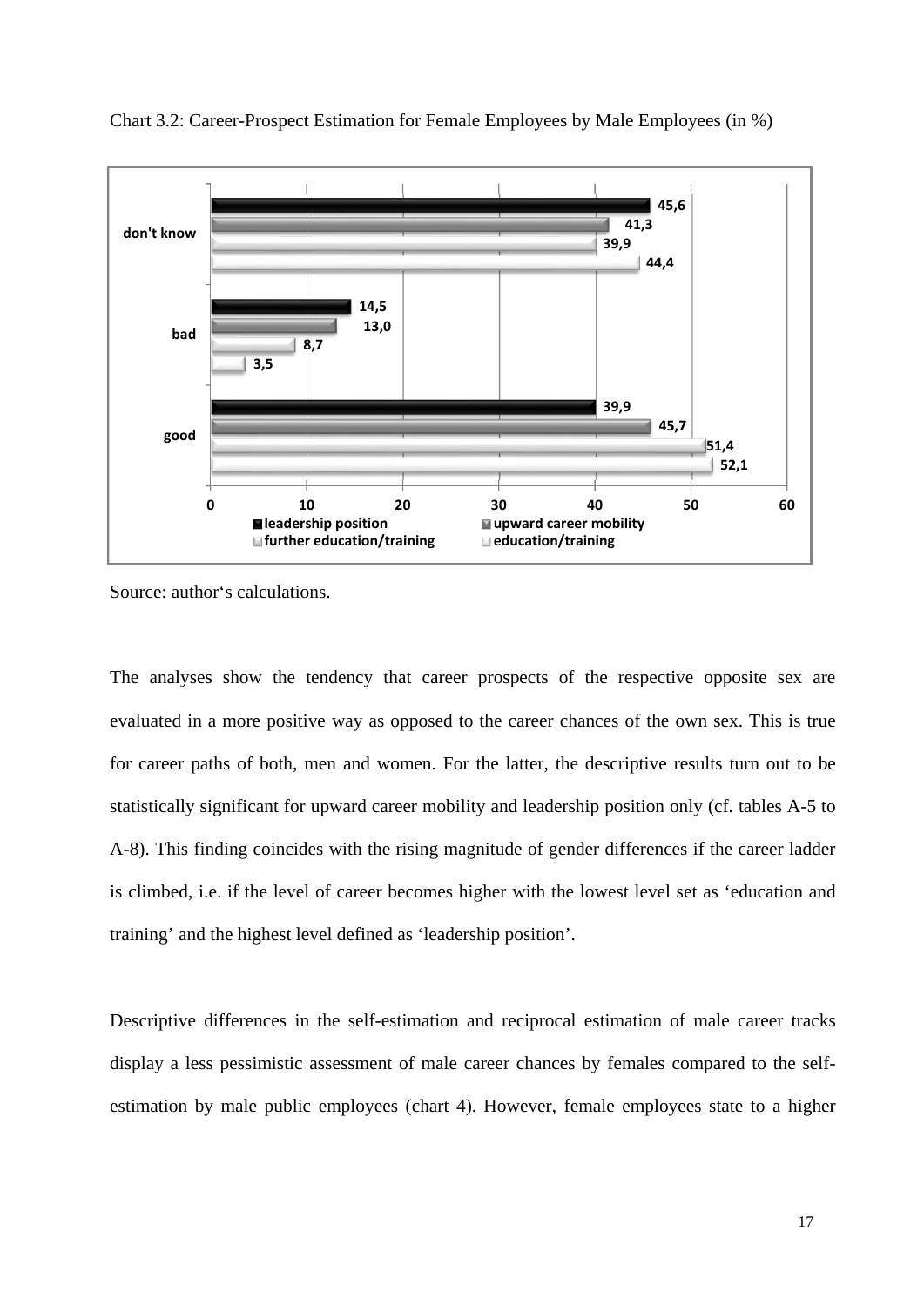extent to be unable to evaluate male career prospects. However, the lowest percentage in this case is displayed for the category 'leadership position'.



## Chart 4: Gender Differences in Career-Prospect Estimation for Male Employees (Difference in percentage points, female versus male employees)

Source: author's calculations.

Chart 5 summarizes the overall descriptive differences in gender related discrepancies of assessing prospective female career profiles. Hence, women possess a less positive selfestimation when gauging their own career chances as opposed to the reciprocal estimation of female career chances by their male counterparts. In particular, the discrepancies emerge when the aspects upward career mobility and leadership positions are evaluated. Here, the gendercareer estimation gap clearly emerges.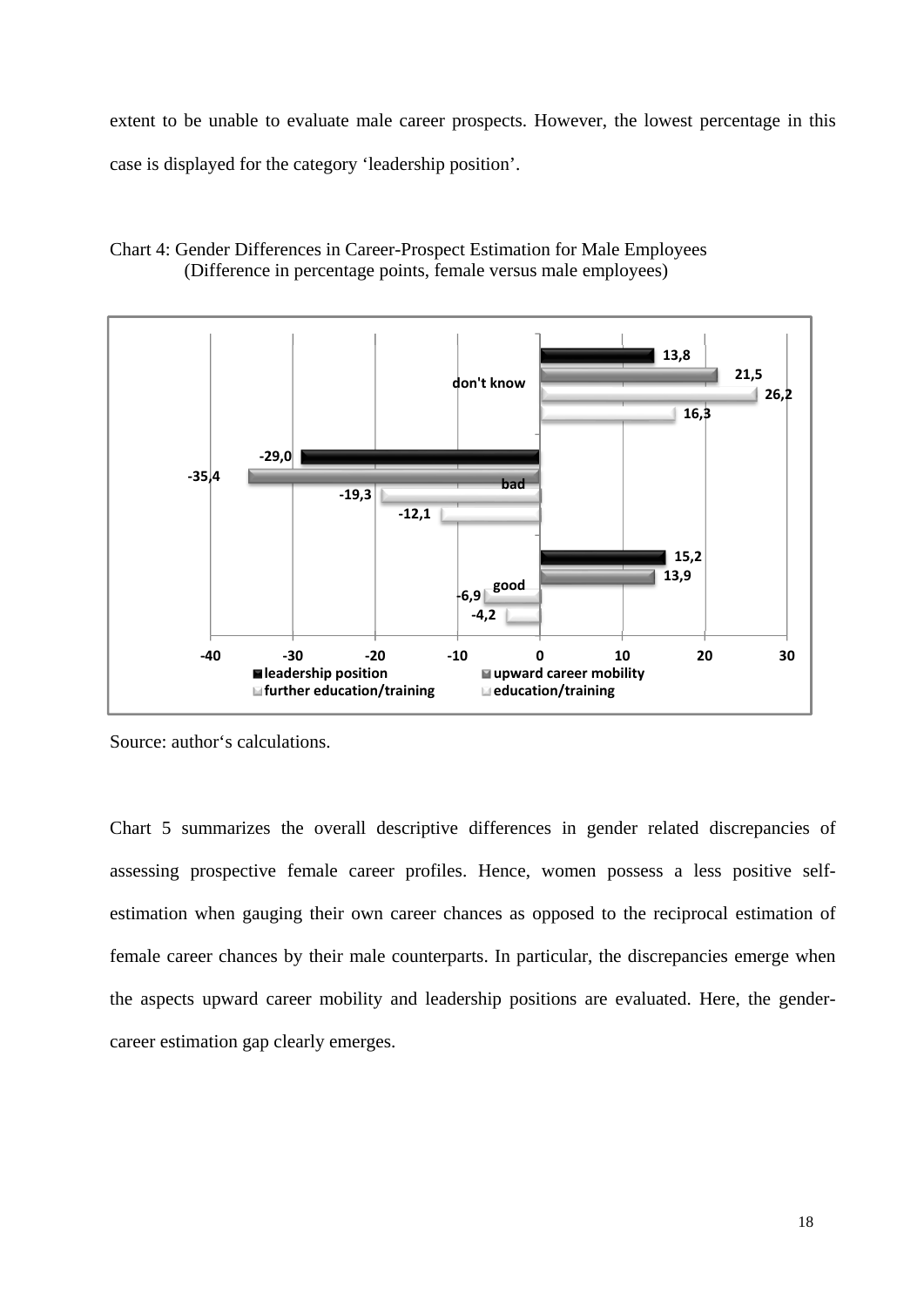**Chart 5: Gender Differences in Career-Prospect Estimation for Female Employees** (Difference in percentage points, female versus male employees)



Source: author's calculations.

However, comparing chart 4 versus chart 5, it becomes obvious that gender related differences in self- and reciprocal estimation of career opportunities is most pronounced with regard to female career chances. From this point of view, a specific imbalance can be identified within the gender-career estimation gap.

Based on the theoretical implications as discussed in section 3, cognitive gender differences (e.g. regarding educational attainment) and/or non-cognitive gender differences (e.g. in terms of socialisation) between male and female workers may drive the displayed distinct gender differences in the evaluation of female career chances.

In a first stance of detecting reasons behind this gender differences in assessing the female career prospects, differences in the educational attainment are 'historical' in developed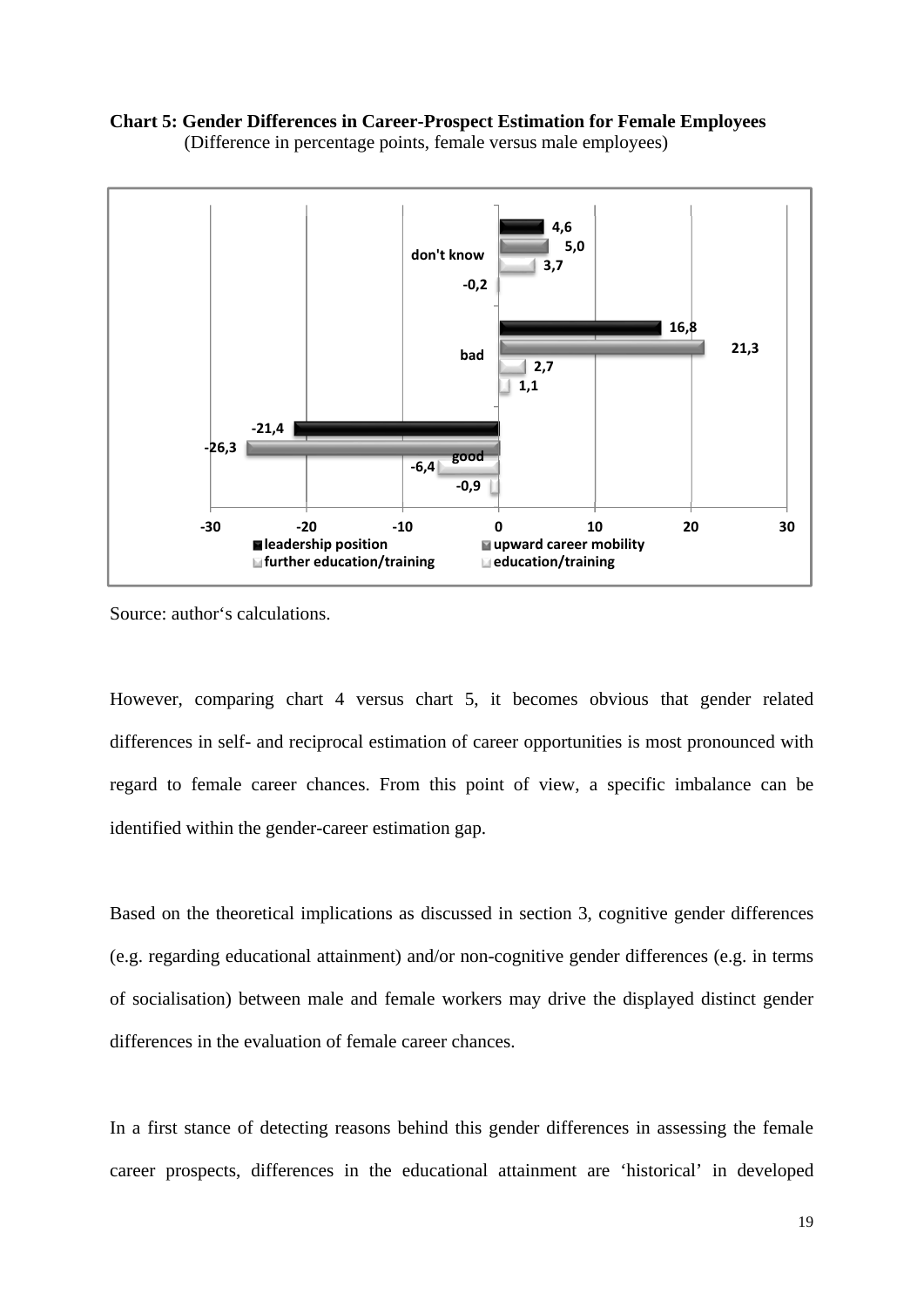countries. In former generations, women clearly were disadvantaged due to lower educational levels. However, today, statistics show higher educational achievements for women as compared to men both in terms of school certificates and tertiary education in Germany and other central European countries (OECD 2012).

With regard to non-cognitive aspects, there are manifold aspects with differences between men and women that may drive the above described results. In terms of preferences, women tend to be more risk-averse than men (Croson, Gneezy 2009; Charness, Gneezy, 2011) that entail no or at least less overestimation of one's own capabilities (Barber, Odean 2001). Hence, female workers evaluate their own career opportunities in a more cautious rather than in an offensive way like their male counterparts. Accordingly, female workers tend towards a self-under-estimation of their own career prospects and a reciprocal over-estimation of male career options.

With the focus put on competitiveness, women may find themselves in a more defensive position, in particular in competitive situations against male applicants for a job or regarding a promotion opportunity (Niederle, Westerlund 2007; Gneezy et al. 2013). These addressed gender differences are likely to have an impact on gender differences in the evaluation of male and female career prospects resulting in different labor market statuses.

However, a direct impact of non-cognitive gender differences on wage differentials as causation for wage discrimination is not verified so far (Fortin 2008; Manning, Swaffied, 2008). In contrast, male and female workers display the same likelihood to negotiate wages if wages are explicitly announced to be negotiable. However, if no information is given with regard to wage negotiations, male applicants initiate wage negotiations to a higher extent as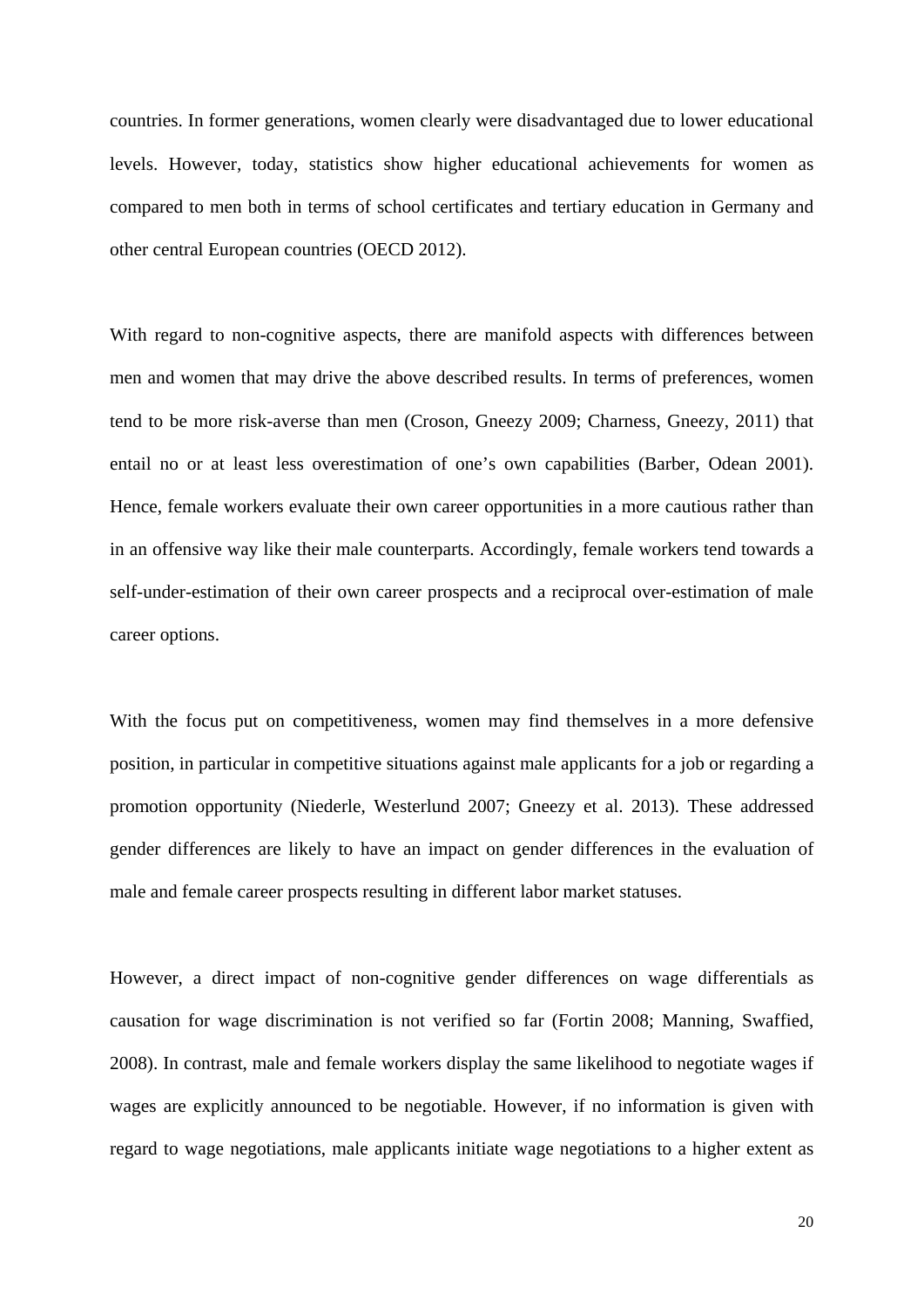compared to female applicants (Leibbrandt, List 2012). Hence, labor market statuses, wage differentials and wage discrimination might be due to these specific gender differences in negotiation affinities (Babcock, Laschever 2003).

#### **Regression Approach**

In order to gain a more detailed insight into the determination of the gender-career estimation gap a mulitnominal logit model (m-logit) is utilized in order to account for various information that is available in the data. $3$  The model is applied to male and female career expectations respectively.

The data were pooled for the regression approach to end up with sufficient number of observations. The pooling strategy appends cross-sectional data in a fourfold way with regard to respective career categories (education/training, further education and training, upward career mobility and leadership position). Thereafter, the m-logit accounts for the repeated observation of identical individuals by means of a Huber-White estimator (cf. Huber 1967 and White 1980; 1982).

Table 3 describes the exogenous variables of the m-logit. The dependent variable is again the assessment of male or female career opportunities rated between 'good' (coded as '1'), 'bad' (coded as '2') or 'don't know' (coded as '3').

Similarly to the broad descriptive analyses the m-logit is related to both sexes, but is accounting to control for sex in order to test for potential gender effects. Moreover, further individual characteristics are included in the model that potentially could have an effect on the evaluation of career prospects, like age, job status (tenured civil servant versus no tenured civil servant status, part-time, type of contract), tenure, job satisfaction, satisfaction with staff

 $3$  A detailed description of the m-logit is offered by Long 1997, 148 et sqq.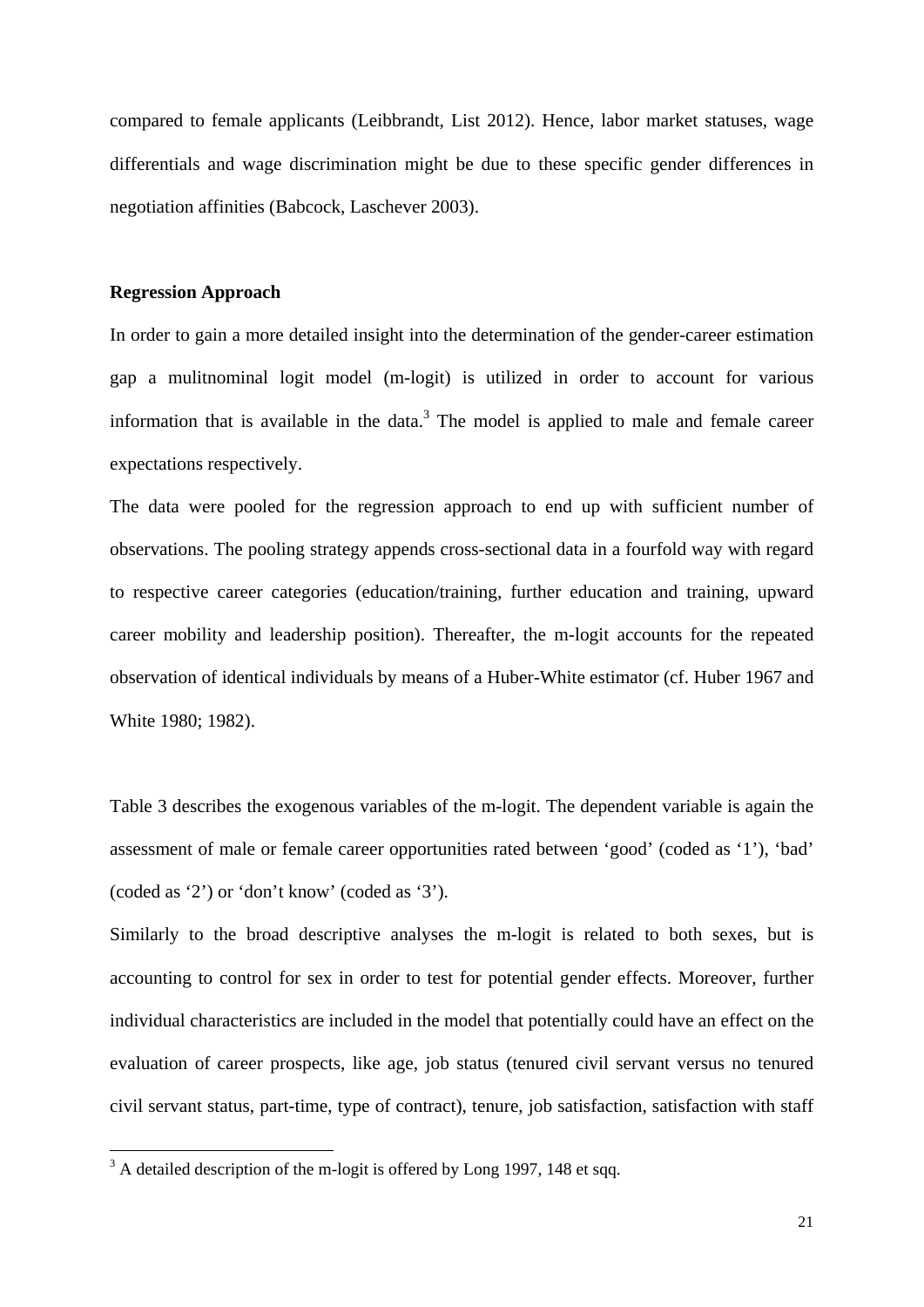council, attitude towards the public service as such (necessity for modernisation). Additionally, the model differentiates if career prospects are assessed from a leadership position's point of view or not. This is especially important as a leadership position is related to decide upon hiring and promoting employees. Strong beliefs and/or valid knowledge in terms of male or female career opportunities may have an impact on decisions regarding hiring- and promotion processes. Here, the demand-side, i.e. the evaluation of employee's potentials with regard to the career development (job applicants or resident workers) by employers plays an important role.

| <b>Variable</b>               | <b>Description</b>                 | Coding                             |
|-------------------------------|------------------------------------|------------------------------------|
| Sex                           | sex of the respondent              | $0 =$ female, $1 =$ male           |
| Leadership                    | leadership position                | $0 = no$ , $1 = yes$               |
| Tenured civil servant         | tenured civil servant status       | $0 = no$ , $1 = yes$               |
| Tenure                        | tenure in years                    | decimal or full years              |
| Age24                         | up to 24 years of age              | $0 = no, 1 = yes$                  |
| Age25-34                      | 25 to 34 years of age              | $0 = no, 1 = yes$                  |
| Age35-44                      | 35 to 44 years of age              | $0 = no$ , $1 = yes$               |
| Age45-54 (reference category) | 45 to 54 years of age              | $0 = no$ , $1 = yes$               |
| $Age55+$                      | $55+$ years of age                 | $0 = no$ , $1 = yes$               |
| Part-time job                 | working on a part-time basis       | $0 = no$ , $1 = yes$               |
| Temporary contract            | possessing a temporary contract    | $0 = no$ , $1 = yes$               |
| Job-satisfaction              | level of job satisfaction          | $0 =$ not at all, , $10 =$ totally |
| Administration modernisation  | necessity: admin. modernisation    | $0 = no$ , $1 = yes$               |
| Dissatisfaction staff council | dissatisfaction with staff council | $0 = no$ , $1 = yes$               |

**Table 3: Variables Measuring Respondent's Characteristics (M-Logit Model)** 

Source: author's compilation.

Placed in the annex of the paper, table A-9 exhibits the descriptive setting of the variables in the first m-logit that accounts for the assessment of male career prospects. About 42.5 % of the observations are due to male respondents, i.e. female employees are in the majority in this sample. Leadership positions are represented to some 2.2 % and the status of a tenured civil servant is relevant for about 50 % of the regression population. With about 37 %, the age group of 45 to 54 years of age constitutes the most frequent age group. About a quarter of the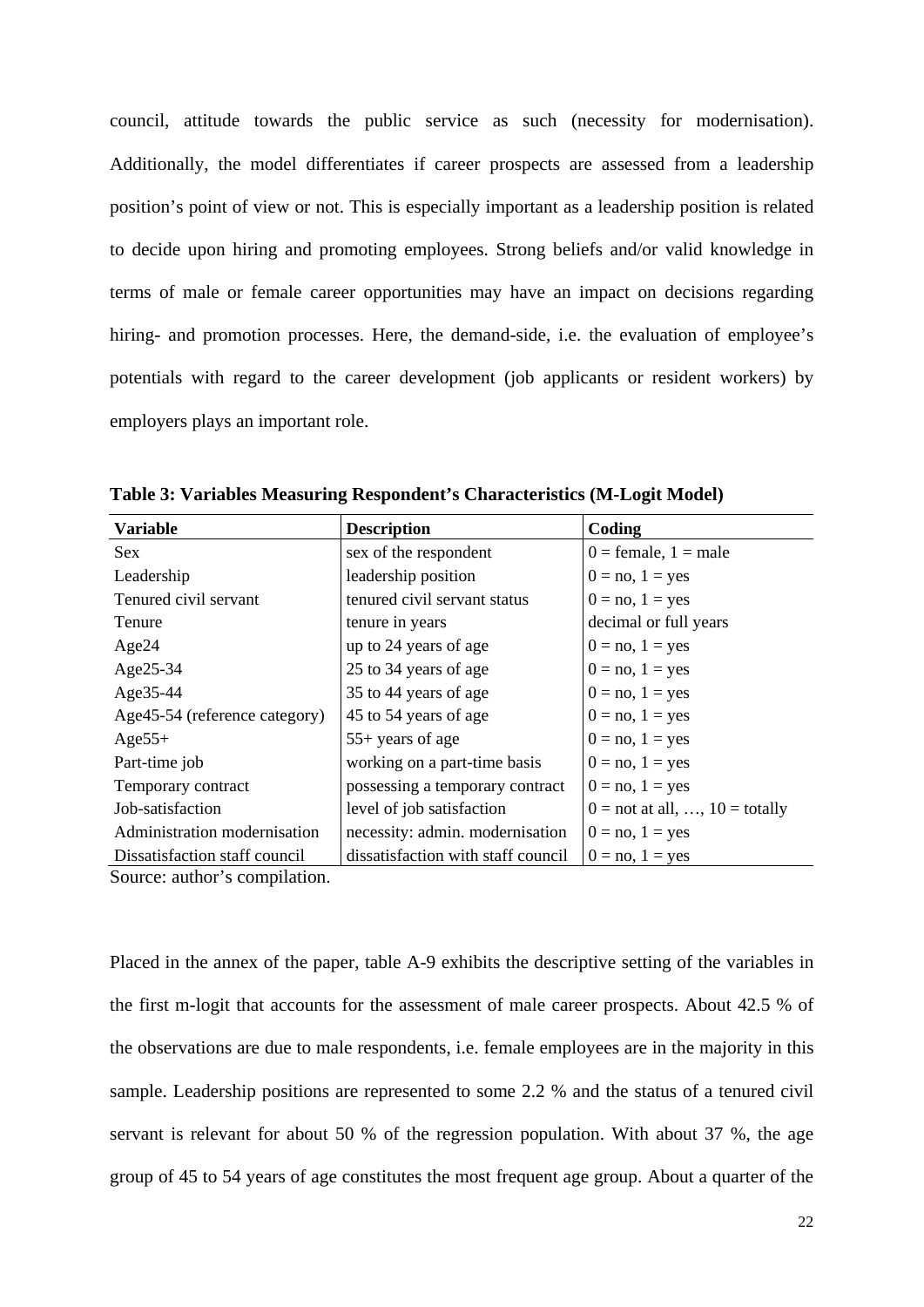respondents are working on a part-time basis and some 13 % possess a temporary contract. Their job satisfaction averages out at 6.8 using the ordinary scale measuring job satisfaction between 0 (not satisfied at all) and 10 (totally satisfied). About 44 % of the respondents would appreciate modernisation processes within the administration and some 30 % are dissatisfied with their staff council.

Controlling for other implemented effects, the results of the m-logit (cf. table A-11) display again a pessimistic self-estimation of male career prospects as opposed to the reciprocal estimation of male career chances by female employees. The marginal effect for the variable 'sex' (coded with '1' for male and '0' for female') turns out to be highly significant to judge male career prospects as comparatively 'bad'. Hence, men tend to assess their own career prospects even worse than women reciprocally estimate the career chances of their male counterparts. This finding related to the variable 'sex' of table A-11 coincides with the findings of table  $A-12^4$ : Male employees reciprocally estimate career prospects of their female colleagues less pessimistic and more optimistic than women self-estimate their own career opportunities. Accordingly, the gender-career estimation gap is clearly validated by the regressions.

If the respondents evaluate male and female career opportunities from the point of holding a leadership position, the tendency emerges to state that career opportunities are 'good', both for male and female employees. This result could be interpreted as a general statement of loyalty from the perspective of a leadership position. For instance, the coding of the leadership position assigns the governing and deputy mayor and their office staff to this position. Since these positions are elected by the majority of the voters in communal elections, the attitude towards career prospects of their subordinated employees is stated to be

<sup>&</sup>lt;sup>4</sup> The descriptive results for table A-12 are displayed by table A-10.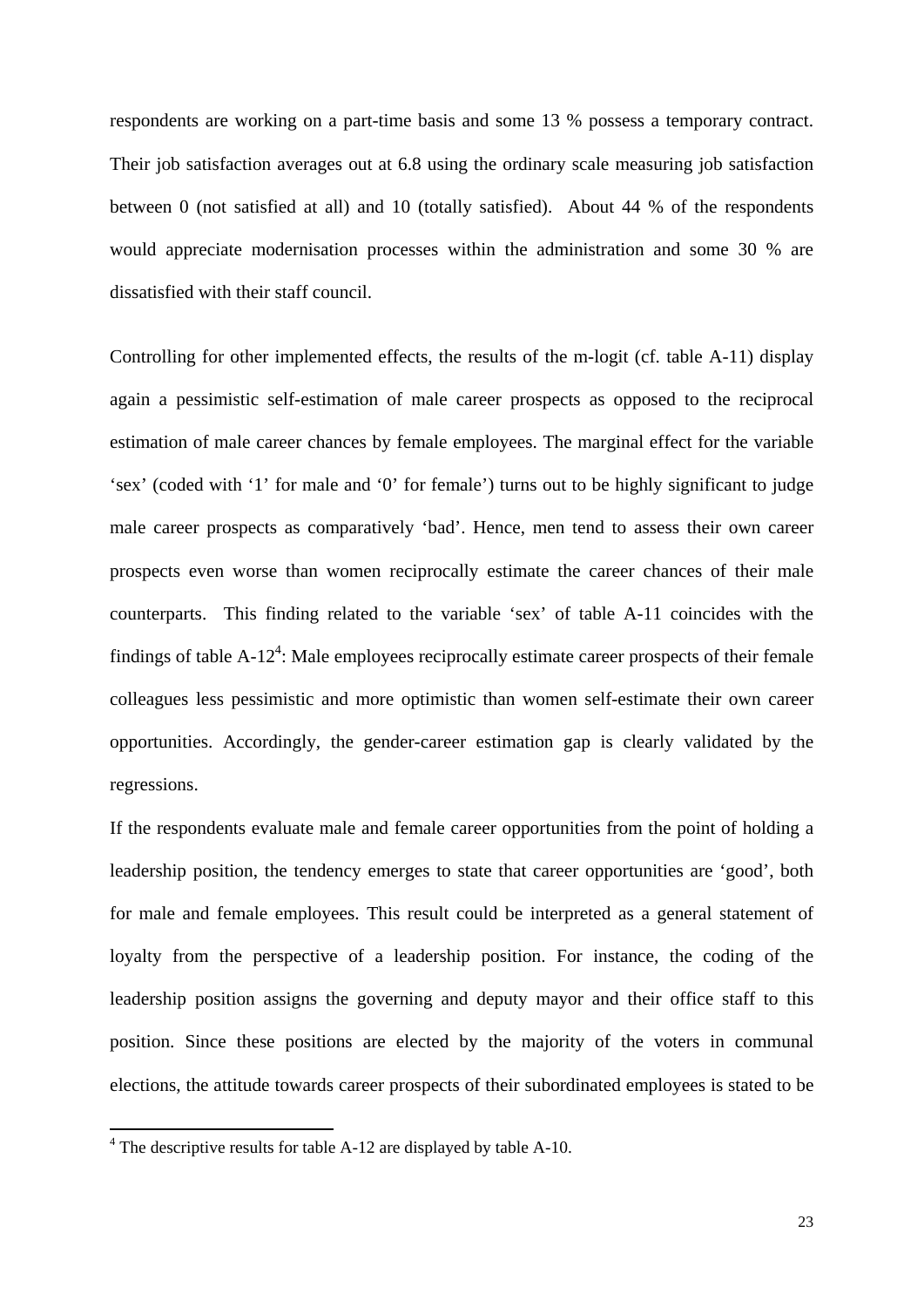positive. This may be interpreted as a device to maximize votes within the meaning of a 'political message' sent to their potential voters.<sup>5</sup>

On a high significant level, civil servants judge male career prospects as 'good' (table A-11) whereas civil servants tend to estimate female career chances as 'bad' (table A-12). The interpretation of these results is consistent with the above described outcomes, since female are overrepresented within the population of civil servants in the samples (54 % and 57 %). To a higher extent, with rising tenure, male and female career prospects are positively evaluated as 'good'. This finding could be due to the own experience of promotion and career development, since in the German administrative sector, promotion processes are mainly due to automatic promotions with rising age. Similar significant marginal effects emerge for male and female career opportunities with regard to the age-bands. However, for female career options, those who are 55 years of age and older, tend to assess female career developments to be 'bad'. Again this finding may be due to own experiences within this generation.

Holding a part-time job clearly hinders the respondents to deliver a 'good' or 'bad' judgement, as the marginal effects show up to be positive regarding the category 'don't know'. This is particularly true for the assessment of female career chances. The result mirrors the position of these respondents, as part-timers are not being fully integrated in the workplace of the public administration. This kind of indecision is potentially due to family duties that currently form careers aspirations as being indifferent and/or undefined as opposed to those employees who are working on a full-times basis. The finding becomes even more conclusive, as a separate descriptive analysis of part-timers in the m-logit sample crosstabulated with the variable 'sex' shows that about 93 % of the part-timers are female employees. Working on a basis of a temporary contract has virtually no impact on the

<sup>&</sup>lt;sup>5</sup> The interpretation is related to the so-called Economic Theory of Democracy (cf. Downs 1957).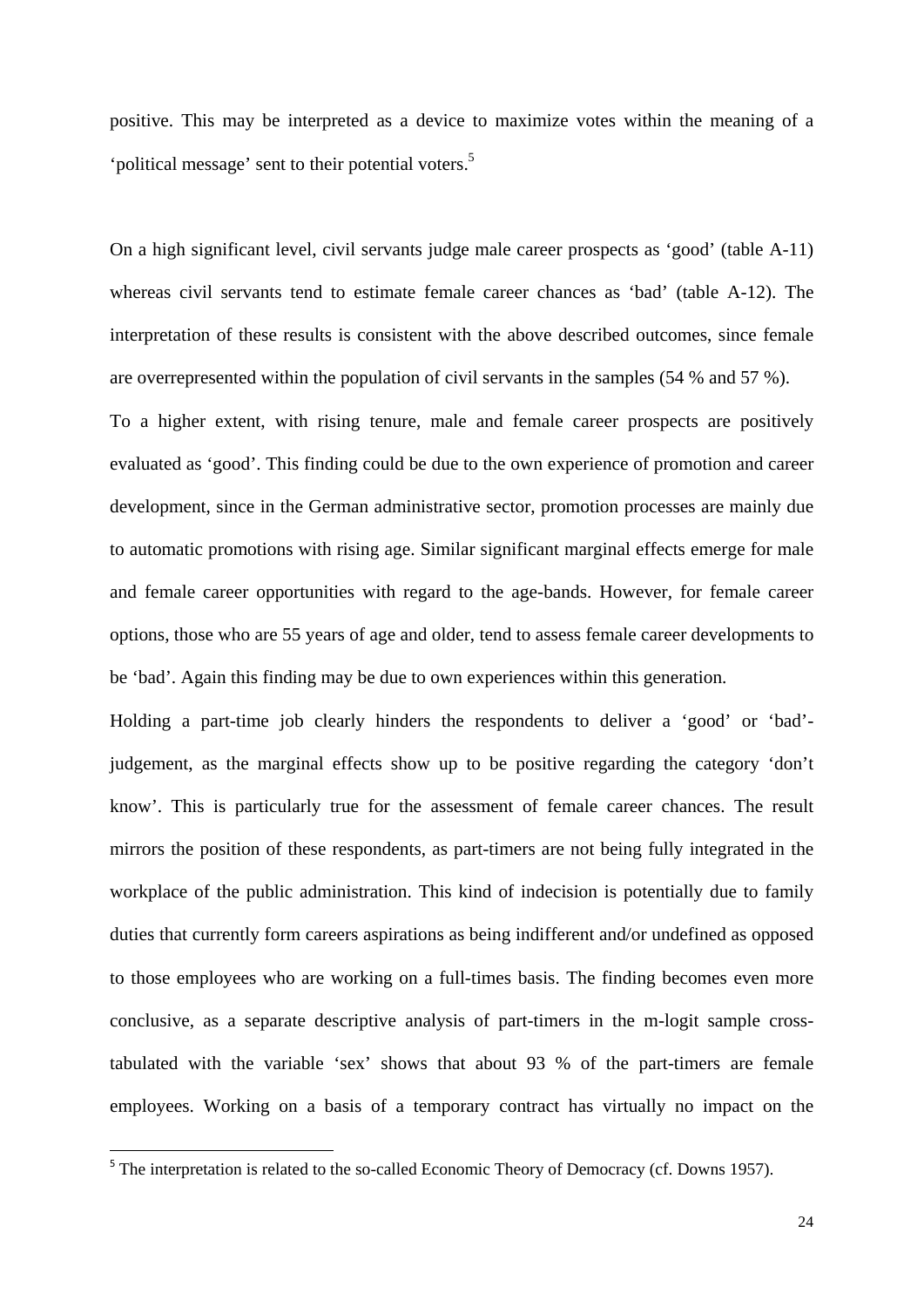judgement of career prospects of male and female employees, as temporary contracts are not very common in the German public administration.

In contrast, with rising job satisfaction, the respondents explicitly evaluate career opportunities in an optimistic rather than in a pessimistic way. Furthermore, the attitude of appreciating modernisation with the public administration has no impact, whereas dissatisfaction with the work council yields to an assessment of female career prospects to develop in a bad way (cf. table A-12). The latter finding clearly addresses the work council to be responsible for equalizing career profiles of men and women.

#### **6. Conclusions**

The descriptive and regression analyses clearly display a pessimistic self-under-estimation of female career prospects as opposed to the reciprocal over-estimation of male career chances by female employees in the case study of the German public sector. Similar is true in respect to the self- and reciprocal evaluation of male career prospects of male employees. Accordingly, a gender-career estimation gap clearly occurs. Female (male) employees tend to under-estimate (over-estimate) female career chances. The 'objective truth' of 'real career development potentials' is placed somewhere in between these instances of under- and over-estimation of career prospects. However, these 'real career chances' are more or less only solely feasible, if no gender-career estimation gap would be in force. Hence, as soon as a gender-career estimation gap occurs, career potentials are utilized in a suboptimal way. In particular with regard to female career potentials on the labor market, their human and social capital would partially be wasted.

The combination of a gender-career estimation gap and statistical discrimination to the disadvantage of female employees tend to augment the level of overall female discrimination in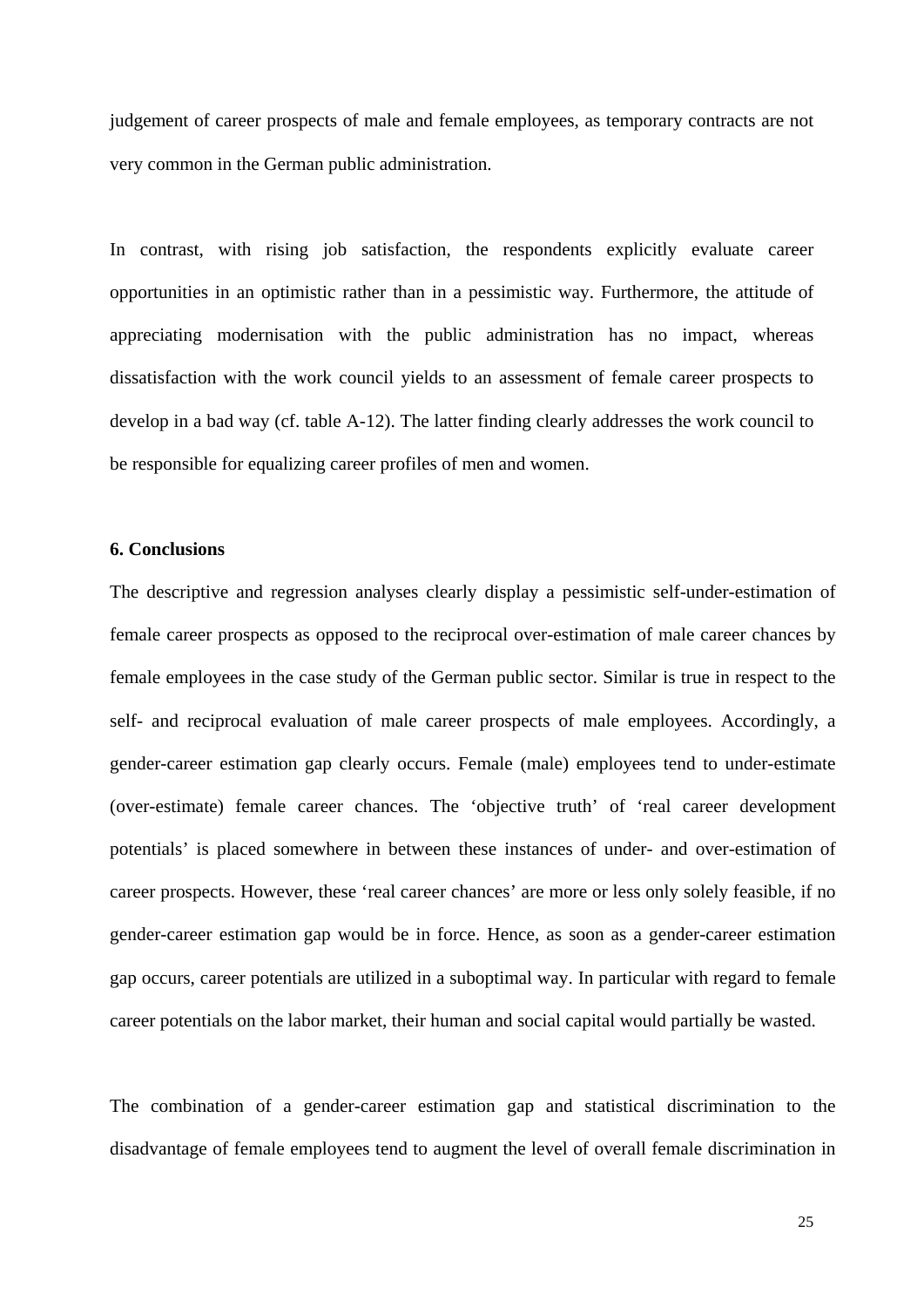the labor market resulting in respective negative consequences with regard to the well-being of working women. In contrast, male workers experience an under-estimation of their career chances as well but will additionally not have to face statistical discrimination that is due to an average expectance of a low productivity in the labor market, e.g. in terms of presumed interrupted career profile due to family responsibilities.

From this point of view, the formation of decisions with regard to practical career developments during hiring and promotion processes, will be influenced by 'beliefs' and 'power' in respect to male and female career chances. The power of utilizing beliefs is partially incumbent on the owner of a leadership position in the private or public sector of the labor market. At this stance biased self- and reciprocal career estimations are likely to possess an impact on the formation of decisions with regard to practical career developments. It is the mechanism of a reciprocal determinism that may act as a verification of a seemingly lower productivity of female workers within the meaning of statistical discrimination. The mechanism of statistical discrimination is extensively described in the literature as a widely existent failure when it comes to decide upon a selection of human resources. Goldin and Rouse (2000) for instance show that far more female musicians are engaged in an orchestra if the application procedure is organized in a blind approach, i.e. the jury is allowed to hear but not to see the musicians.

However, the regression results suggest that those who decide upon career developments, i.e. public employers or employees possessing a leadership position, state that career prospects of their male and female employees are 'good'. Additionally, decisions on recruitment and promotion are always not entirely due to a 'single decider'. In particular, the (German) public sector offers various institutions that participate in the processes of deciding upon hiring and promoting like staff councils, unions or equal opportunity commissioners. Additionally, an equal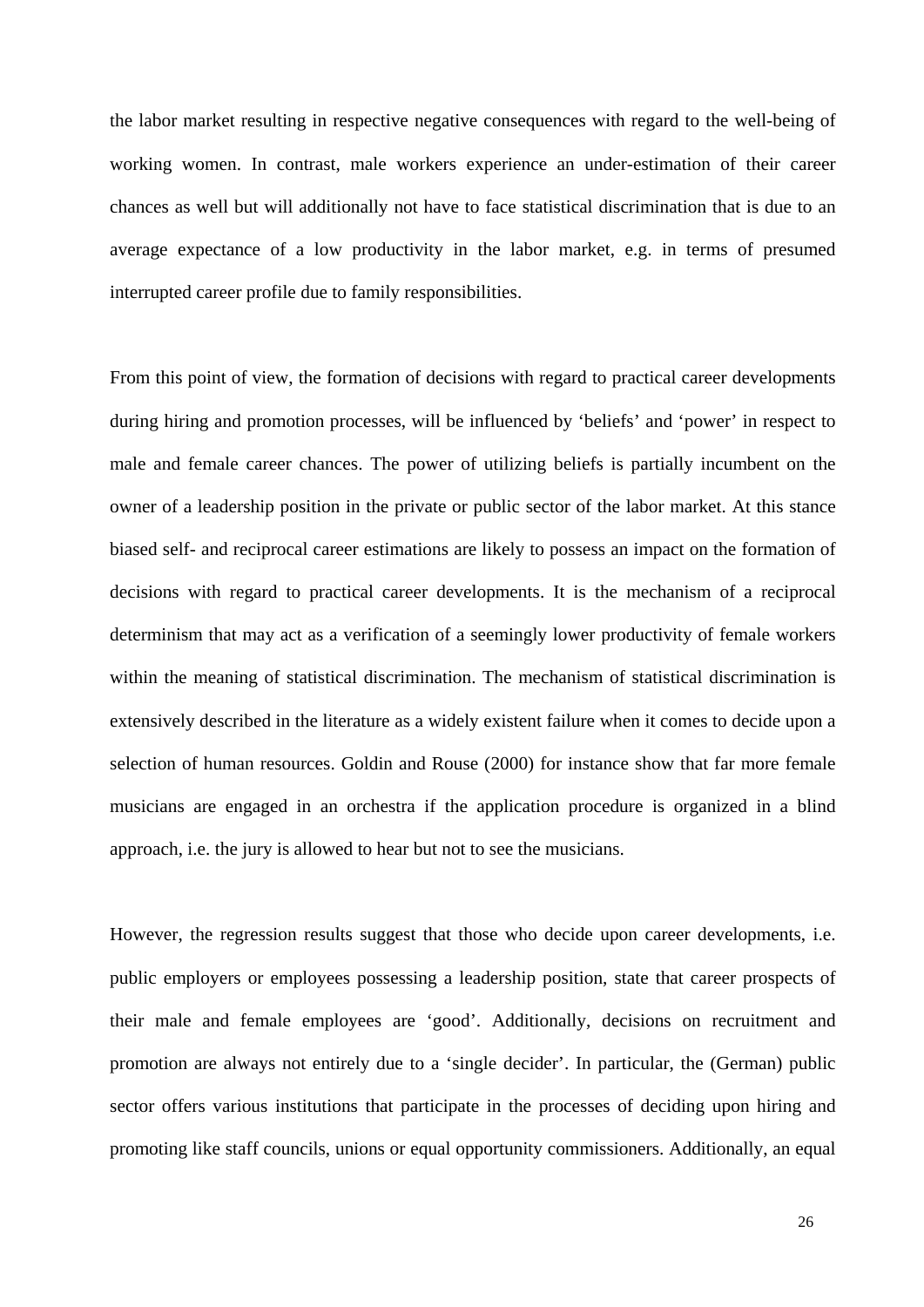proportion of males and females delegated to these institutions will be a very important requirement to deliver the respective decisions for equal opportunities because self- and reciprocal 'beliefs' in male and female career opportunities, potentially set in a converse manner against each other, are likely to be equalized by proportionality. An implementation and involvement of women's quota in the labor market might also flank equal opportunities. However, this approach may not be the optimal remedy against converse beliefs in male and female career opportunities. On the contrary, the gender-career estimation gap might even be fostered by means the 'artificial character' women's quota in the labor market, since this device may possess a 'lack in the depth of focus' and therefore may not reach insistent beliefs in male and female career chances.

In contrast, anonymous applications are a good example for a device of how to absorb the vicious circle of statistical discrimination and converse beliefs in female and male career chances. For instance the Belgium public sector is successfully hiring its employees since 2005 on the bases of anonymous application schemes. Similar challenging results in terms of this approach are described by Krause et al. (2012). The authors also hint at some drawbacks of anonymous applications. However, anonymous applications may be more suitable for the public sector in general since the public sector of the labor market traditionally provides (more) devices to attain equal opportunities as opposed to the private sector.

Additionally, supporting female career developments 'on the job' may be an important approach to smoothen the magnitude of the self-under estimation of career opportunities and a selfascribed lack-of-fit to leadership positions. This empowerment strategy could be implemented by general and/or pay negotiation training courses (cf. Booth 2007).

27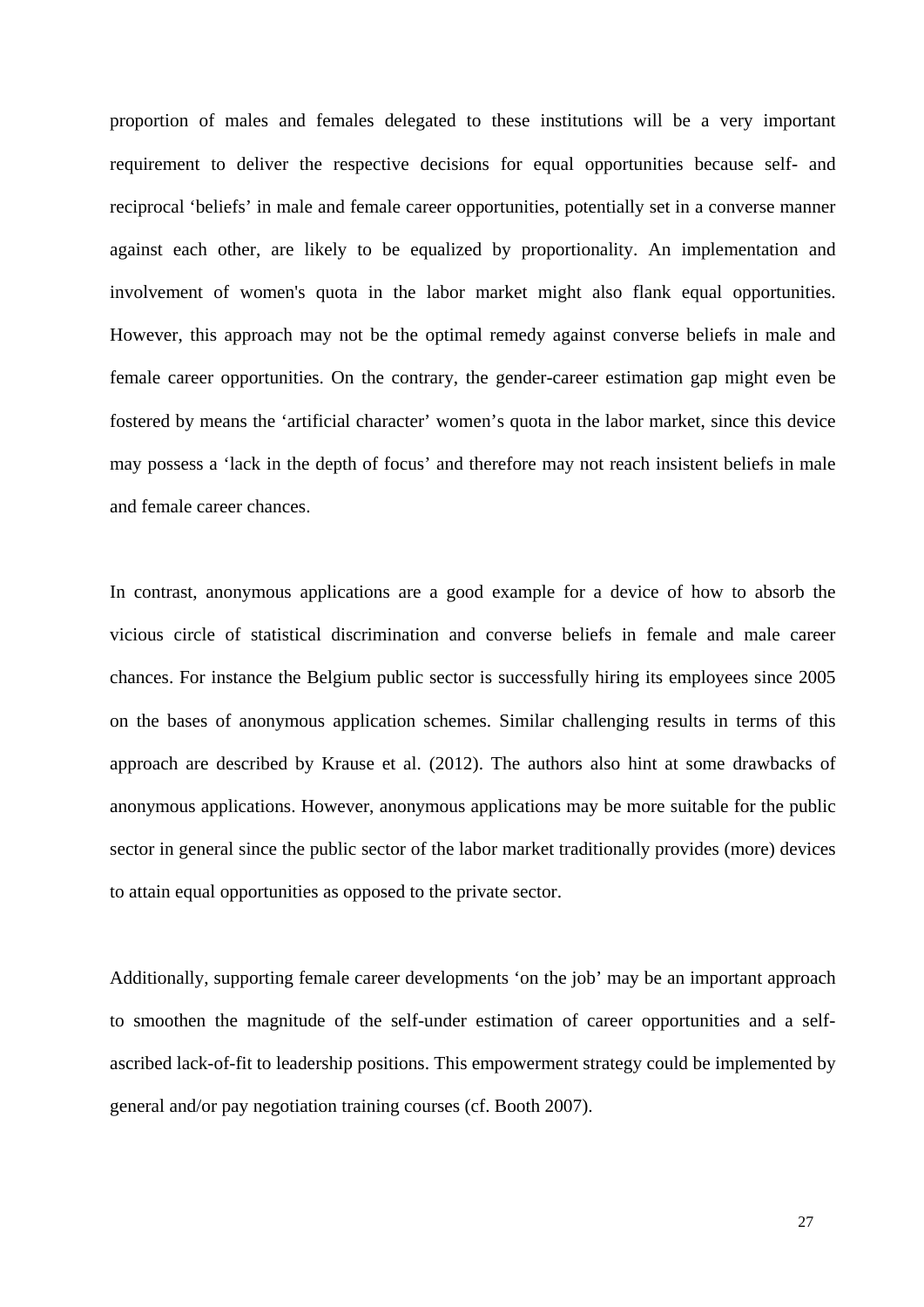#### **7. Further Research**

There are different strands of research that could be accelerated in order to boost the knowledge within the field of the gender-career estimation gap. Accordingly, various research approaches might be fruitful to make progress with regard to causes and consequences of gender differences in the self- and reciprocal estimation of career opportunities. This includes research regarding remedies against the respective negative consequences of these beliefs in male and female career chances.

#### **Causes**

To a higher extent, the mechanism of building-up gender related differences in self- and reciprocal beliefs in career chances should be investigated. By means of personal interviews or lab experiments, qualitative research could shed some more light on the basics of self- and reciprocal beliefs in career opportunities. This explorative perspective is very important to understand the reasons in a better way as to why the gap between male and female self- and reciprocal emerges. This research approach should also include the investigation of beliefs in male in female career chances that may still be fostered by the demand side of labor markets, i.e. employers. Qualitative expert interviews with employers and their institutional representatives may be devices to implement this research approach. If the background of these beliefs are detected, quantitative research should be utilized in order to display the overall empirical magnitude, i.e. to quantify the distribution of these beliefs within the population.

#### **Consequences and Remedies**

Having identified mechanisms and actors of the gender-career estimation gap, we are interested in its and their consequences respectively. For instance, cognitive and non-cognitive differences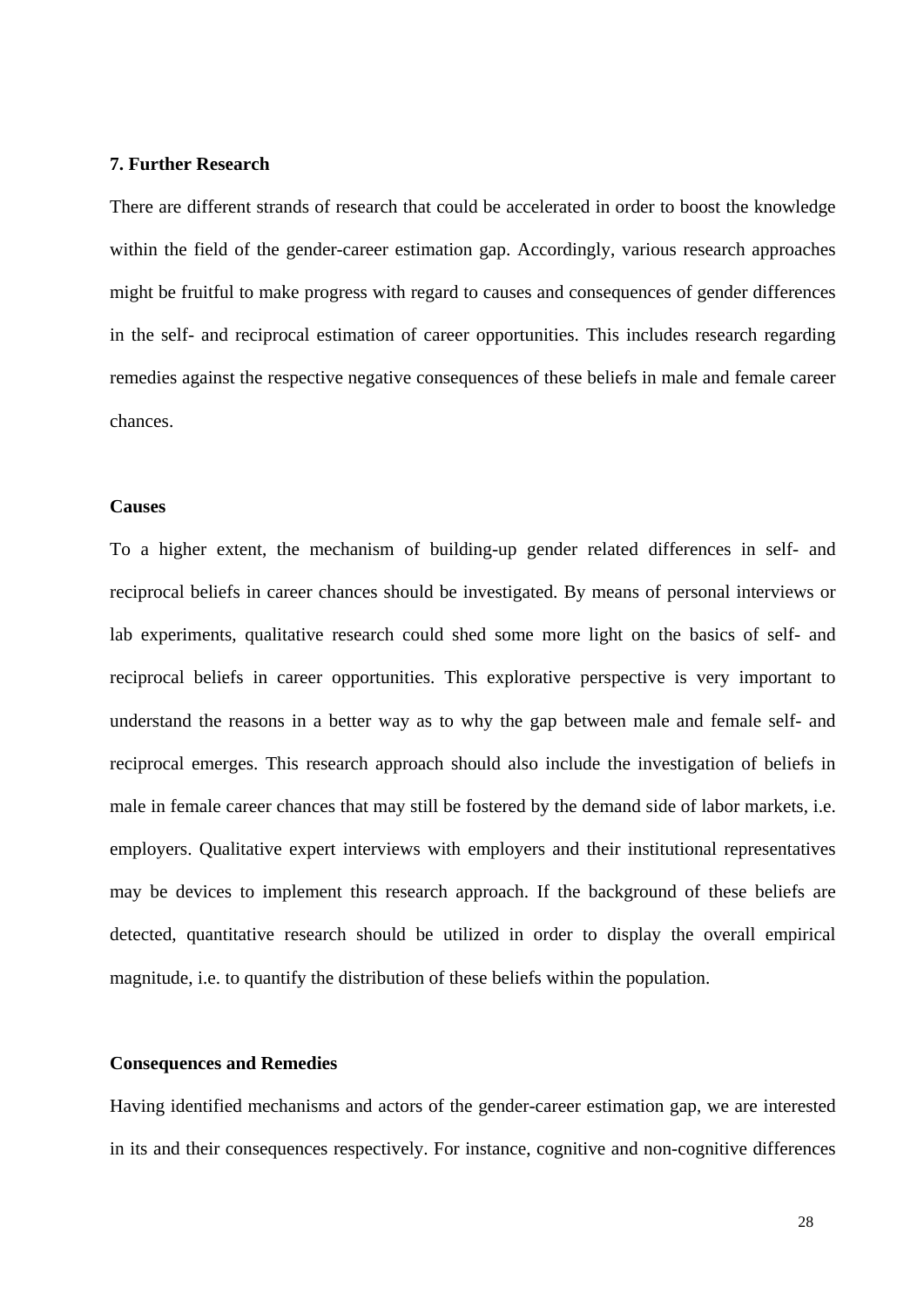between men and women as discussed by Bertrand (2010) might be relevant for labor market related consequences within the field of statistical discrimination. The gender pay gap is a prominent consequence that occurs within the field of statistical discrimination. However, this phenomenon needs more validation in order to understand the steps that are made from step one (beliefs in differences) towards step 2 (reactions based on beliefs). From this point of view, the aspect of reciprocal determinism should be integrated in research activities to a higher extent in order to understand the interaction between signals sent by (male and) female employees, like an average self-under-estimation of career chances and the utilization of these signals by employers within the process of screening job- and/or promotion applicants.

The phenomenon of statistical discrimination is well known and labor market actors as well as politics have developed programs in order to absorb this disturbing aspect. However, the effectiveness and efficiency of these programs, like a women's quota in the labor market or anonymous applications, have not yet been consequently evaluated. A valuable field of further research would be the empirical identification of differences between the public and private sector of the economy. This kind of comparison could deliver more detailed information on the question, if a higher extent of (legal) interventions as realized in the public sector with regard to equalizing career opportunities also leads to a comparatively higher extent of smoothening labor market discrimination. As a starting point, the paper at least delivers the finding that the public sector as such possesses a distinct gender-career estimation gap that accelerates labor market discrimination to the disadvantage of the female workforce.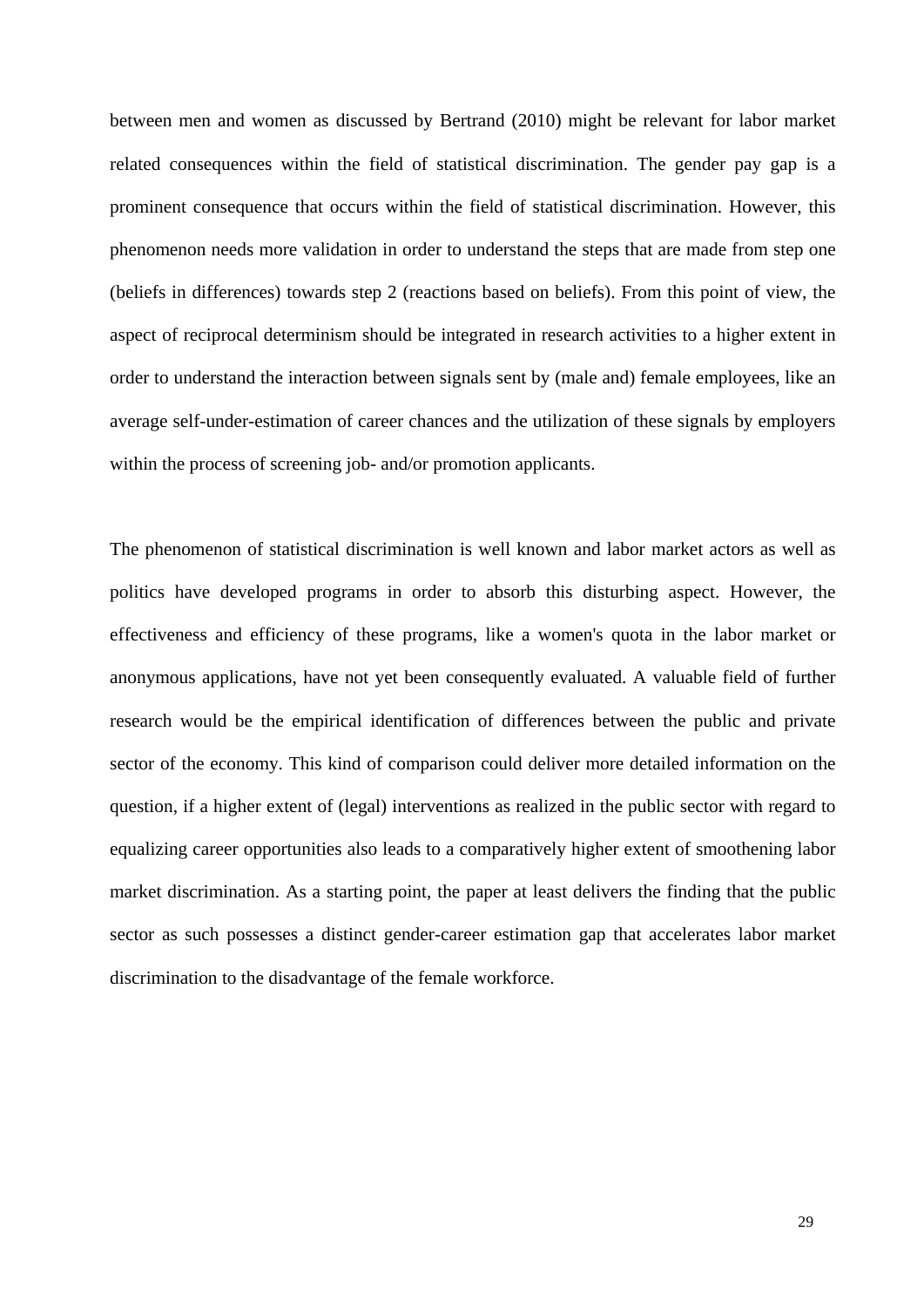#### **Annex**

| Table A-1: Gender Differences in the Estimation of Male Career Prospects |  |
|--------------------------------------------------------------------------|--|
| (Education and Training) in % (cases in parentheses)                     |  |

|            | <b>Females</b> |       | <b>Males</b> |      | total |       |  |
|------------|----------------|-------|--------------|------|-------|-------|--|
| Good       | 41.9           | (85)  | 46.1         | (71) | 43.7  | (156) |  |
| <b>Bad</b> | 1.5            | (3)   | 13.6         | (21) | 6.7   | (24)  |  |
| Don't know | 56.6           | (115) | 40.3         | (62) | 49.6  | (177) |  |
| total      | 203            |       |              | 154  | 357   |       |  |

Pearson chi<sup>2</sup> (2) = 24.3599 Pr = 0.000

Source: author's calculations.

# **Table A-2: Gender Differences in the Estimation of Male Career Prospects (Further Education and Training) in % (cases in parentheses)**

|            | <b>Females</b> |       |      | <b>Males</b> | total |       |
|------------|----------------|-------|------|--------------|-------|-------|
| Good       | 42.7           | (87)  | 50.3 | (78)         | 46.1  | (165) |
| <b>Bad</b> | 2.5            | (5)   | 21.3 | (33)         | 10.6  | (38)  |
| Don't know | 54.7           | (111) | 28.4 | (44)         | 43.3  | (155) |
| total      | 203            |       |      | 155          | 358   |       |

Pearson chi<sup>2</sup> (2) = 44.4470 Pr = 0.000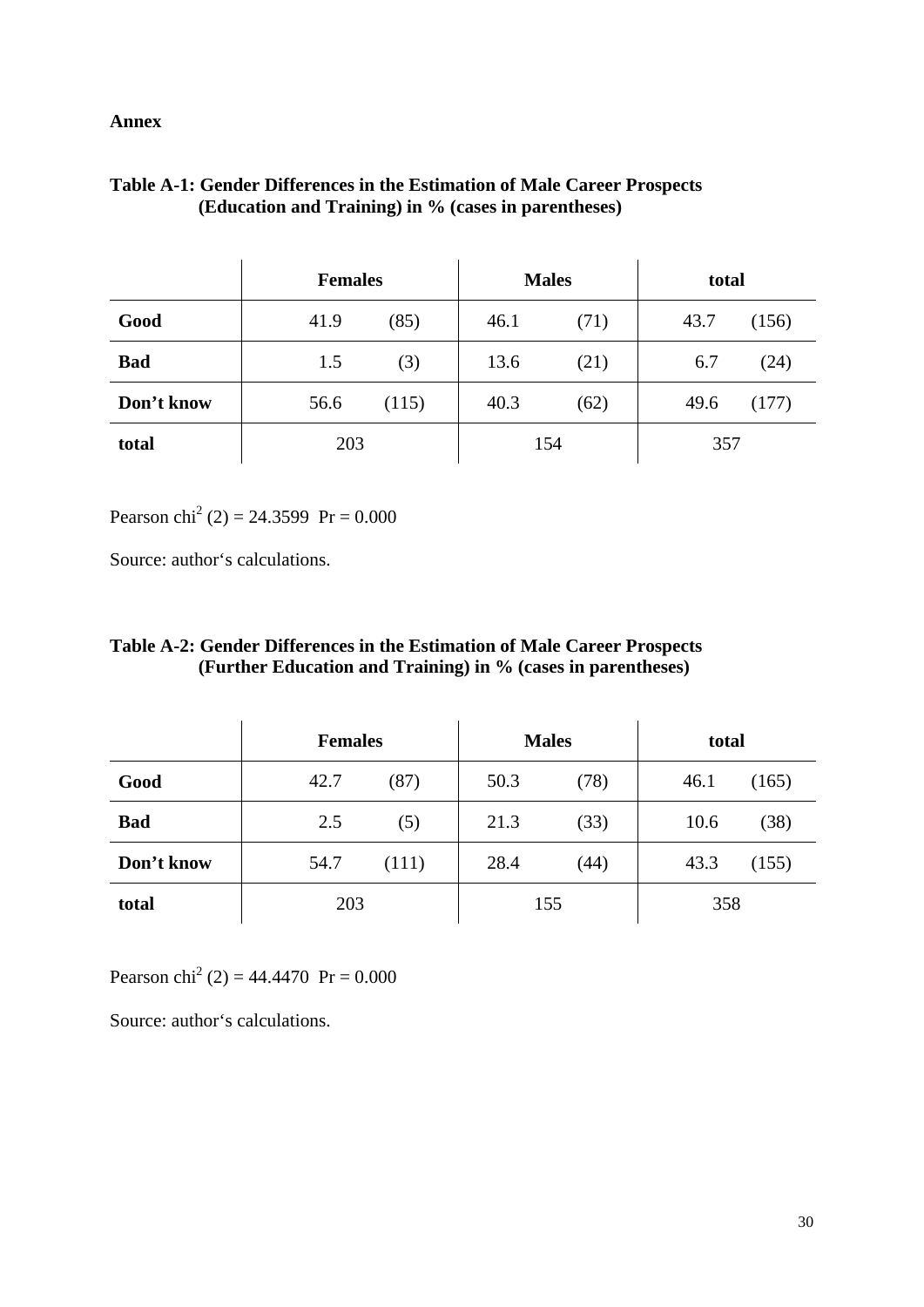## **Table A-3: Gender Differences in the Estimation of Male Career Prospects (Upward Career Mobility) in % (cases in parentheses)**

|              | <b>Females</b> |       |      | <b>Males</b> | total |       |
|--------------|----------------|-------|------|--------------|-------|-------|
| Good         | 50.2           | (102) | 35.6 | (57)         | 43.8  | (159) |
| <b>Bad</b>   | 2.0            | (4)   | 36.9 | (59)         | 17.4  | (63)  |
| Don't know   | 47.8           | (97)  | 27.5 | (44)         | 38.8  | (141) |
| <b>Total</b> | 203            |       |      | 160          | 363   |       |

Pearson chi<sup>2</sup> (2) = 76.6557 Pr = 0.000

Source: author's calculations.

| Table A-4: Gender Differences in the Estimation of Male Career Prospects |  |
|--------------------------------------------------------------------------|--|
| (Leadership Positions) in % (cases in parentheses)                       |  |

|            | <b>Females</b> |       |      | <b>Males</b> | total |       |
|------------|----------------|-------|------|--------------|-------|-------|
| Good       | 50.5           | (102) | 35.1 | (53)         | 43.9  | (155) |
| <b>Bad</b> | 2.5            | (5)   | 30.5 | (46)         | 14.5  | (51)  |
| Don't know | 47.0           | (95)  | 34.4 | (52)         | 41.6  | (147) |
| total      | 202            |       |      | 151          | 353   |       |

Pearson chi<sup>2</sup> (2) = 54.8050 Pr = 0.000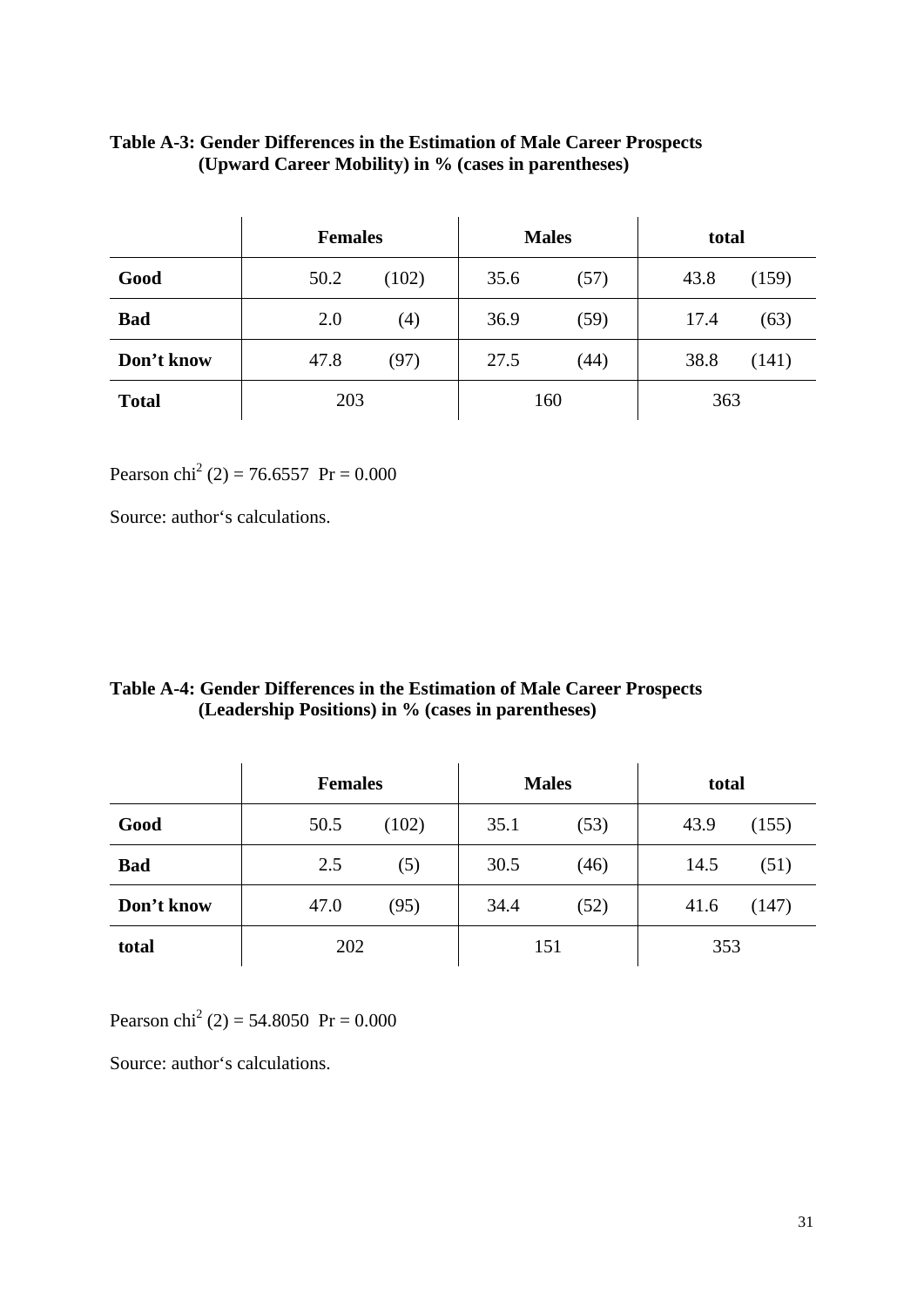# **Table A-5: Gender Differences in the Estimation of Female Career Prospects (Education and Training) in % (cases in parentheses)**

|            | <b>Females</b> | <b>Males</b> | total |
|------------|----------------|--------------|-------|
| Good       | 50.9           | 52.1         | 51.4  |
|            | (112)          | (74)         | (186) |
| <b>Bad</b> | (10)           | 3.5          | (15)  |
|            | 4.6            | (5)          | 4.1   |
| Don't know | (98)           | 44.4         | 44.5  |
|            | 44.5           | (63)         | (161) |
| total      | 220            | 142          | 362   |

Pearson chi<sup>2</sup> (2) = 0.2435 Pr = 0.885

Source: author's calculations.

|  | Table A-6: Gender Differences in the Estimation of Female Career Prospects |  |  |  |
|--|----------------------------------------------------------------------------|--|--|--|
|  | (Further Education and Training) in % (cases in parentheses)               |  |  |  |

|            | <b>Females</b> |      | <b>Males</b> |      | total |       |
|------------|----------------|------|--------------|------|-------|-------|
| Good       | 44.4           | (96) | 51.4         | (71) | 47.2  | (167) |
| <b>Bad</b> | 11.6           | (25) | 8.7          | (12) | 10.4  | (37)  |
| Don't know | 44.0           | (95) | 39.9         | (55) | 42.4  | (150) |
| total      | 216            |      | 138          |      | 354   |       |

Pearson chi<sup>2</sup> (2) = 1.8817 Pr = 0.390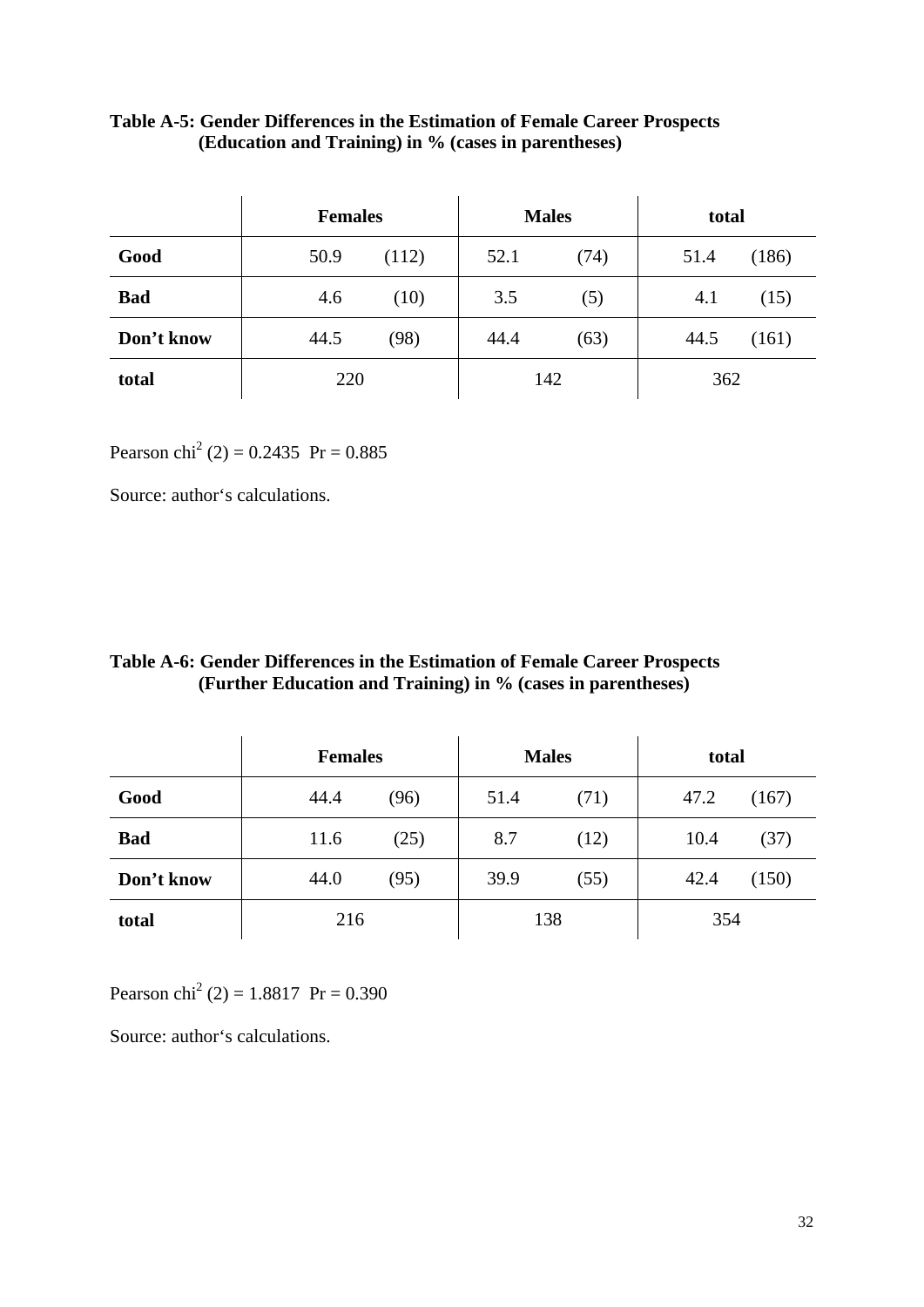## **Table A-7: Gender Differences in the Estimation of Female Career Prospects (Upward Career Mobility) in % (cases in parentheses)**

|              | <b>Females</b> | <b>Males</b> | total |  |
|--------------|----------------|--------------|-------|--|
| Good         | 19.9           | 45.7         | 29.8  |  |
|              | (44)           | (63)         | (107) |  |
| <b>Bad</b>   | 34.4           | 13.0         | 26.2  |  |
|              | (76)           | (18)         | (94)  |  |
| Don't know   | (101)          | (57)         | 44.0  |  |
|              | 45.7           | 41.3         | (158) |  |
| <b>Total</b> | 221            | 138          | 359   |  |

Pearson chi<sup>2</sup> (2) = 34.0446 Pr = 0.000

Source: author's calculations.

### **Table A-8: Gender Differences in the Estimation of Female Career Prospects (Leadership Positions) in % (cases in parentheses)**

|            | <b>Females</b> | <b>Males</b> | total |  |
|------------|----------------|--------------|-------|--|
| Good       | (42)           | 39.9         | 27.4  |  |
|            | 19.5           | (55)         | (97)  |  |
| <b>Bad</b> | 31.0           | (20)         | (87)  |  |
|            | (67)           | 14.5         | 24.6  |  |
| Don't know | 49.5           | (63)         | 48.0  |  |
|            | (107)          | 45.6         | (170) |  |
| total      | 216            | 138          | 354   |  |

Pearson chi<sup>2</sup> (2) = 22.4235 Pr = 0.000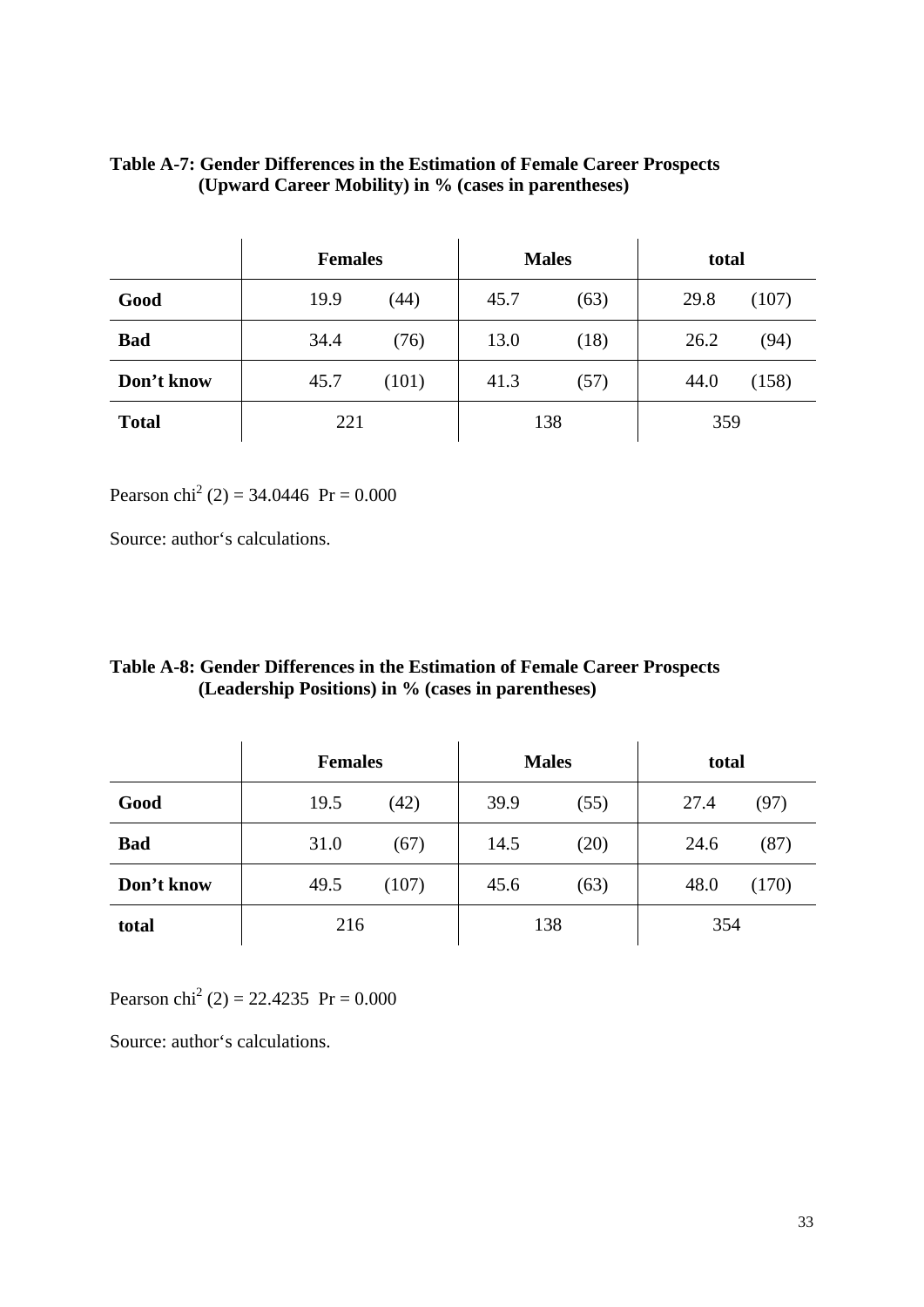| <b>Variable</b>                  | Obs  | <b>Mean</b> | Std. Dev. | Min            | <b>Max</b> |
|----------------------------------|------|-------------|-----------|----------------|------------|
| Assessment male career prospects | 1303 | 1.9916      | 0.9426    | 1              | 3          |
| <b>Sex</b>                       | 1303 | 0.4252      | 0.4956    |                | 3          |
| Leadership                       | 1303 | 0.2150      | 0.1451    | $\overline{0}$ |            |
| Civil servant                    | 1303 | 0.5035      | 0.5001    | $\Omega$       |            |
| Tenure                           | 1303 | 16.3092     | 10.7667   | 0.166          | 47         |
| Age24                            | 1303 | 0.0338      | 0.1807    | $\theta$       |            |
| Age25-34                         | 1303 | 0.1819      | 0.3859    | $\theta$       |            |
| Age35-44                         | 1303 | 0.2748      | 0.4466    | 0              |            |
| Age45-54                         | 1303 | 0.3707      | 0.4832    | $\Omega$       |            |
| $Age55+$                         | 1303 | 0.1328      | 0.3395    | $\theta$       |            |
| Part-time job                    | 1303 | 0.2740      | 0.4462    | $\Omega$       |            |
| Temporary contract               | 1303 | 0.1305      | 0.3369    | $\Omega$       | 1          |
| Job-satisfaction                 | 1303 | 6.7928      | 2.2937    | $\Omega$       | 10         |
| Administration-Modernisation     | 1303 | 0.4413      | 0.4967    | $\Omega$       | 1          |
| Dissatisfaction-Staff Council    | 1303 | 0.2970      | 0.4571    | 0              |            |

**Table A-9: Descriptives, M-Logit Model (Male Career Prospects)** 

Source: author's calculations (pooled data with 1303 observations containing 336 individuals).

| <b>Variable</b>                  | Obs  | <b>Mean</b> | Std. Dev. | Min            | <b>Max</b> |
|----------------------------------|------|-------------|-----------|----------------|------------|
| Assessment male career prospects | 1297 | 2.0510      | 0.9190    | 1              | 3          |
| Sex                              | 1297 | 0.3832      | 0.4863    |                | 3          |
| Leadership                       | 1297 | 0.2160      | 0.1453    | $\overline{0}$ |            |
| Civil servant                    | 1297 | 0.5135      | 0.5000    | $\overline{0}$ |            |
| Tenure                           | 1297 | 16.3018     | 10.8698   | 0.166          | 47         |
| Age24                            | 1297 | 0.0339      | 0.1811    | $\Omega$       |            |
| Age25-34                         | 1297 | 0.1850      | 0.3885    | $\Omega$       |            |
| Age35-44                         | 1297 | 0.2660      | 0.4420    | $\Omega$       |            |
| Age45-54                         | 1297 | 0.3847      | 0.4867    | $\Omega$       |            |
| $Age55+$                         | 1297 | 0.1241      | 0.3300    | $\Omega$       |            |
| Part-time job                    | 1297 | 0.2922      | 0.4550    | $\Omega$       |            |
| Temporary contract               | 1297 | 0.1333      | 0.3401    | $\Omega$       |            |
| Job-satisfaction                 | 1297 | 6.8874      | 2.2100    | $\theta$       | 10         |
| Administration-Modernisation     | 1297 | 0.4287      | 0.4951    | $\Omega$       |            |
| Dissatisfaction-Staff Council    | 1297 | 0.2776      | 0.4480    | $\overline{0}$ |            |

**Table A-10: Descriptives, M-Logit Model (Female Career Prospects)** 

Source: author's calculations (pooled data with 1297 observations containing 334 individuals).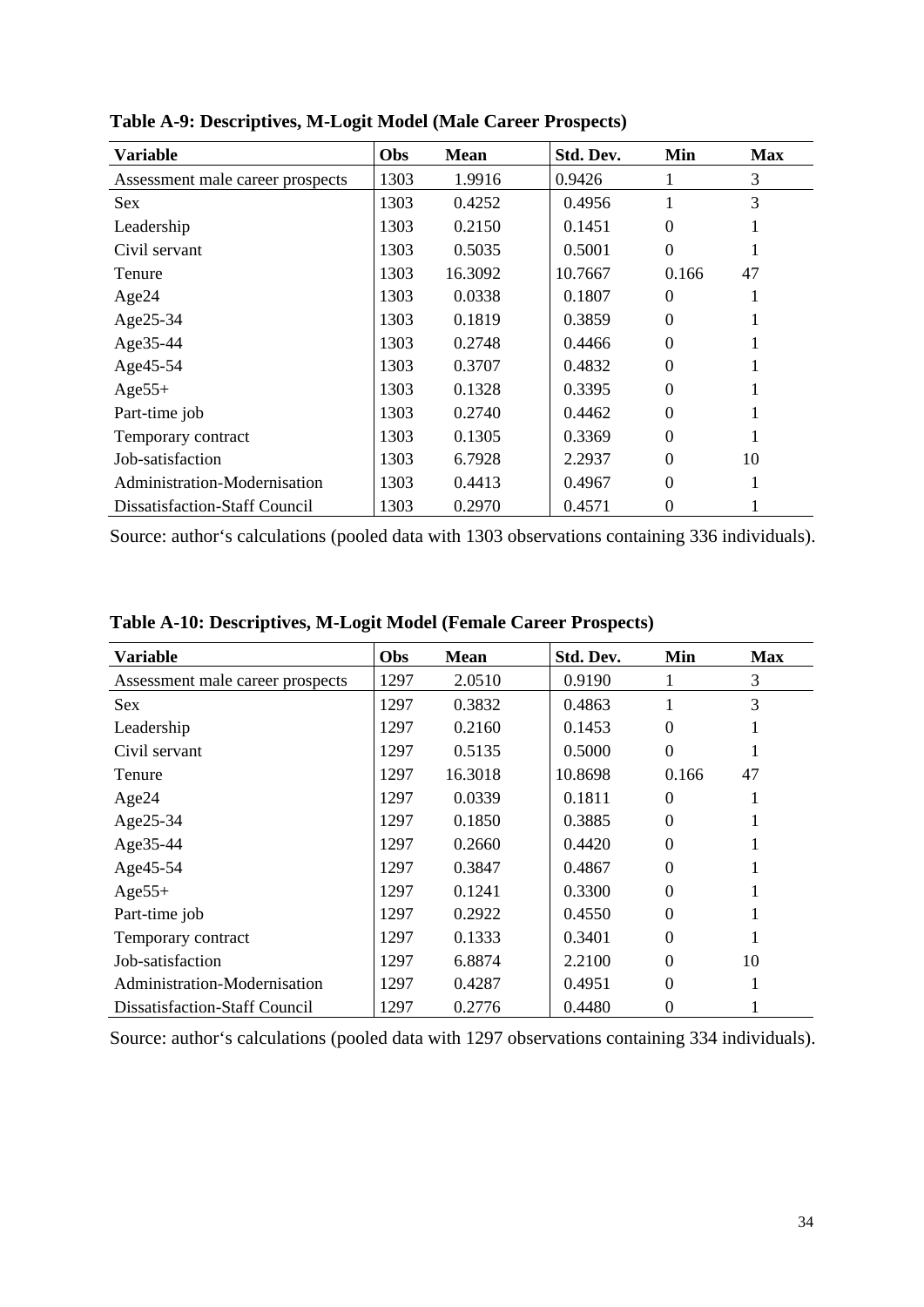|                                                                                                                               |             | Coefficients | <b>Marginal Effects</b> |               |              |
|-------------------------------------------------------------------------------------------------------------------------------|-------------|--------------|-------------------------|---------------|--------------|
| <b>Variable</b>                                                                                                               | good        | bad          | good                    | bad           | don't know   |
| Sex                                                                                                                           | 0.384       | 3.239***     | $-0.0161$               | $0.193***$    | $-0.177***$  |
|                                                                                                                               | (0.250)     | (0.566)      | (0.0576)                | (0.0367)      | (0.0571)     |
| Leadership                                                                                                                    | $1.776**$   | 1.434        | $0.329***$              | 0.00823       | $-0.337***$  |
|                                                                                                                               | (0.850)     | $-1.121$     | (0.110)                 | (0.0443)      | (0.100)      |
| Civil servant                                                                                                                 | $1.021***$  | $0.834**$    | $0.233***$              | 0.0124        | $-0.245***$  |
|                                                                                                                               | (0.230)     | (0.332)      | (0.0520)                | (0.0122)      | (0.0522)     |
| Tenure                                                                                                                        | $0.0650***$ | $0.0414**$   | $0.0154***$             | 0.000321      | $-0.0157***$ |
|                                                                                                                               | (0.0152)    | (0.0205)     | (0.00365)               | (0.000777)    | (0.00365)    |
| Age24                                                                                                                         | 0.693       | $1.561*$     | 0.105                   | 0.0789        | $-0.184$     |
|                                                                                                                               | (0.643)     | (0.904)      | (0.157)                 | (0.0942)      | (0.119)      |
| Age25-34                                                                                                                      | 0.645       | 0.195        | $0.154*$                | $-0.00671$    | $-0.148*$    |
|                                                                                                                               | (0.399)     | (0.588)      | (0.0902)                | (0.0199)      | (0.0893)     |
| Age35-44                                                                                                                      | 0.254       | 0.320        | 0.0562                  | 0.00797       | $-0.0641$    |
|                                                                                                                               | (0.286)     | (0.437)      | (0.0679)                | (0.0180)      | (0.0682)     |
| $Age55+$                                                                                                                      | $-0.682*$   | 0.286        | $-0.172**$              | 0.0303        | 0.142        |
|                                                                                                                               | (0.378)     | (0.506)      | (0.0821)                | (0.0286)      | (0.0880)     |
| Part-time job                                                                                                                 | $-0.476*$   | $-0.382$     | $-0.111*$               | $-0.00594$    | $0.116*$     |
|                                                                                                                               | (0.283)     | (0.716)      | (0.0671)                | (0.0273)      | (0.0695)     |
| Temp. contract                                                                                                                | 0.356       | $-1.000$     | 0.104                   | $-0.0345**$   | $-0.0695$    |
|                                                                                                                               | (0.384)     | (0.920)      | (0.0919)                | (0.0149)      | (0.0914)     |
| Job-satisfaction                                                                                                              | 0.00290     | $-0.202***$  | 0.00506                 | $-0.00844***$ | 0.00338      |
|                                                                                                                               | (0.0535)    | (0.0680)     | (0.0129)                | (0.00287)     | (0.0129)     |
| Administration-                                                                                                               | 0.0778      | 0.144        | 0.0163                  | 0.00435       | $-0.0207$    |
| Modernisation                                                                                                                 | (0.231)     | (0.342)      | (0.0550)                | (0.0132)      | (0.0558)     |
| Dissatisfaction-                                                                                                              | $0.418*$    | $0.833**$    | 0.0830                  | 0.0284        | $-0.111*$    |
| <b>Staff Council</b>                                                                                                          | (0.252)     | (0.365)      | (0.0578)                | (0.0188)      | (0.0596)     |
| Constant                                                                                                                      | $-1.921***$ | $-3.786***$  |                         |               |              |
|                                                                                                                               | (0.588)     | (0.863)      |                         |               |              |
| Observations                                                                                                                  | 1303        | 1303         | 1303                    | 1303          | 1303         |
| log likelihood (0) = -1258.983, log likelihood (5) = -1045.1591; Wald chi <sup>2</sup> (26) = 130.27; Prob > chi <sup>2</sup> |             |              |                         |               |              |
| $=$ .0000; Pseudo R <sup>2</sup> = .1689. Pooled data with Huber-White Estimator, robust standard errors in                   |             |              |                         |               |              |
| parentheses adjusted for 336 clusters (individuals), *** $p<0.01$ , ** $p<0.05$ , * $p<0.1$ .                                 |             |              |                         |               |              |

**Table A-11: M-Logit Model Results: Estimation of male career prospects**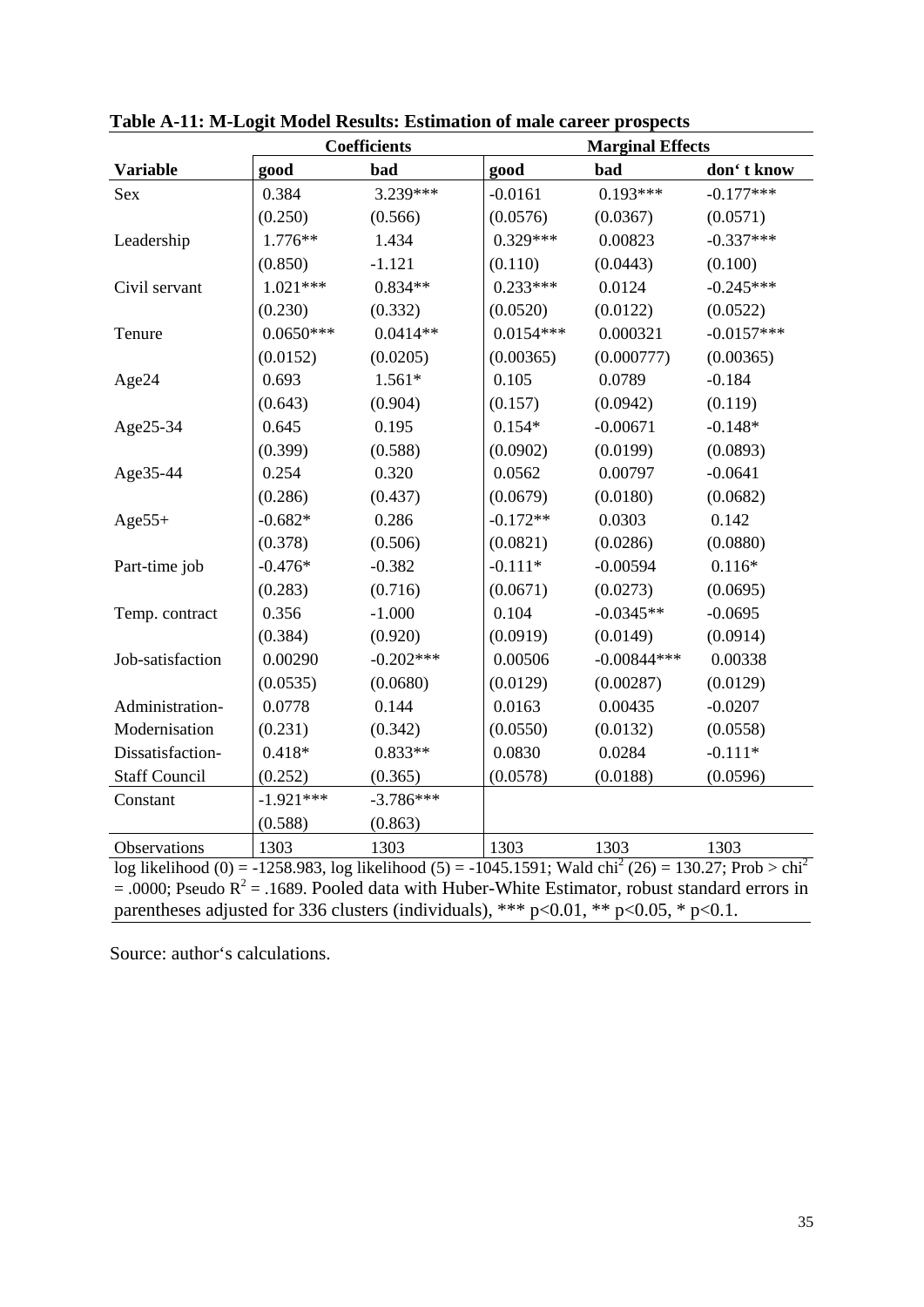|                                                                                                                               |             | <b>Coefficients</b> | <b>Marginal Effects</b> |              |              |  |
|-------------------------------------------------------------------------------------------------------------------------------|-------------|---------------------|-------------------------|--------------|--------------|--|
| <b>Variable</b>                                                                                                               | good        | bad                 | good                    | bad          | don't know   |  |
| <b>Sex</b>                                                                                                                    | 0.263       | $-1.069***$         | $0.116**$               | $-0.121***$  | 0.00589      |  |
|                                                                                                                               | (0.239)     | (0.317)             | (0.0529)                | (0.0244)     | (0.0561)     |  |
| Leadership                                                                                                                    | $1.695**$   | 0.0928              | $0.379***$              | $-0.0782$    | $-0.301***$  |  |
|                                                                                                                               | (0.820)     | $-1.363$            | (0.126)                 | (0.0591)     | (0.114)      |  |
| Civil servant                                                                                                                 | $0.597***$  | 1.008***            | $0.0909*$               | $0.0798***$  | $-0.171***$  |  |
|                                                                                                                               | (0.215)     | (0.278)             | (0.0464)                | (0.0269)     | (0.0489)     |  |
| Tenure                                                                                                                        | $0.0591***$ | 0.0217              | $0.0132***$             | $-0.000691$  | $-0.0125***$ |  |
|                                                                                                                               | (0.0142)    | (0.0159)            | (0.00314)               | (0.00155)    | (0.00324)    |  |
| Age24                                                                                                                         | 0.0949      | $-1.842*$           | 0.0756                  | $-0.111***$  | 0.0355       |  |
|                                                                                                                               | (0.570)     | $-1.040$            | (0.138)                 | (0.0257)     | (0.141)      |  |
| Age25-34                                                                                                                      | 0.251       | $-0.991**$          | 0.104                   | $-0.0960***$ | $-0.00751$   |  |
|                                                                                                                               | (0.345)     | (0.488)             | (0.0809)                | (0.0291)     | (0.0813)     |  |
| Age35-44                                                                                                                      | 0.0456      | $-0.362$            | 0.0289                  | $-0.0398$    | 0.0108       |  |
|                                                                                                                               | (0.267)     | (0.355)             | (0.0602)                | (0.0308)     | (0.0622)     |  |
| $Age55+$                                                                                                                      | $-0.254$    | 1.049**             | $-0.129*$               | $0.175**$    | $-0.0461$    |  |
|                                                                                                                               | (0.411)     | (0.433)             | (0.0728)                | (0.0692)     | (0.0910)     |  |
| Part-time job                                                                                                                 | $-0.728***$ | $-0.863***$         | $-0.132**$              | $-0.0551**$  | $0.188***$   |  |
|                                                                                                                               | (0.252)     | (0.320)             | (0.0518)                | (0.0256)     | (0.0576)     |  |
| Temp. contract                                                                                                                | 0.356       | 0.661               | 0.0449                  | 0.0605       | $-0.105$     |  |
|                                                                                                                               | (0.335)     | (0.480)             | (0.0770)                | (0.0624)     | (0.0744)     |  |
| Job-satisfaction                                                                                                              | 0.0764      | $-0.121**$          | $0.0248**$              | $-0.0173***$ | $-0.00748$   |  |
|                                                                                                                               | (0.0495)    | (0.0601)            | (0.0110)                | (0.00620)    | (0.0114)     |  |
| Administration-                                                                                                               | 0.0139      | 0.286               | $-0.0119$               | 0.0315       | $-0.0196$    |  |
| Modernisation                                                                                                                 | (0.214)     | (0.290)             | (0.0465)                | (0.0292)     | (0.0506)     |  |
| Dissatisfaction-                                                                                                              | 0.315       | $0.766**$           | 0.0304                  | $0.0749**$   | $-0.105*$    |  |
| <b>Staff Council</b>                                                                                                          | (0.247)     | (0.301)             | (0.0512)                | (0.0347)     | (0.0567)     |  |
| Constant                                                                                                                      | $-2.001***$ | $-0.882$            |                         |              |              |  |
|                                                                                                                               | (0.538)     | (0.601)             |                         |              |              |  |
| Observations                                                                                                                  | 1297        | 1297                | 1297                    | 1297         | 1297         |  |
| log likelihood (0) = -1315.004, log likelihood (5) = -1171.61; Wald chi <sup>2</sup> (26) = 138.06; Prob > chi <sup>2</sup> = |             |                     |                         |              |              |  |
| .0000; Pseudo $R^2$ = .1090. Pooled data with Huber-White Estimator, robust standard errors in                                |             |                     |                         |              |              |  |
| parentheses adjusted for 334 clusters (individuals), *** $p<0.01$ , ** $p<0.05$ , * $p<0.1$ .                                 |             |                     |                         |              |              |  |

**Table A-12: M-Logit Model Results: Estimation of female career prospects**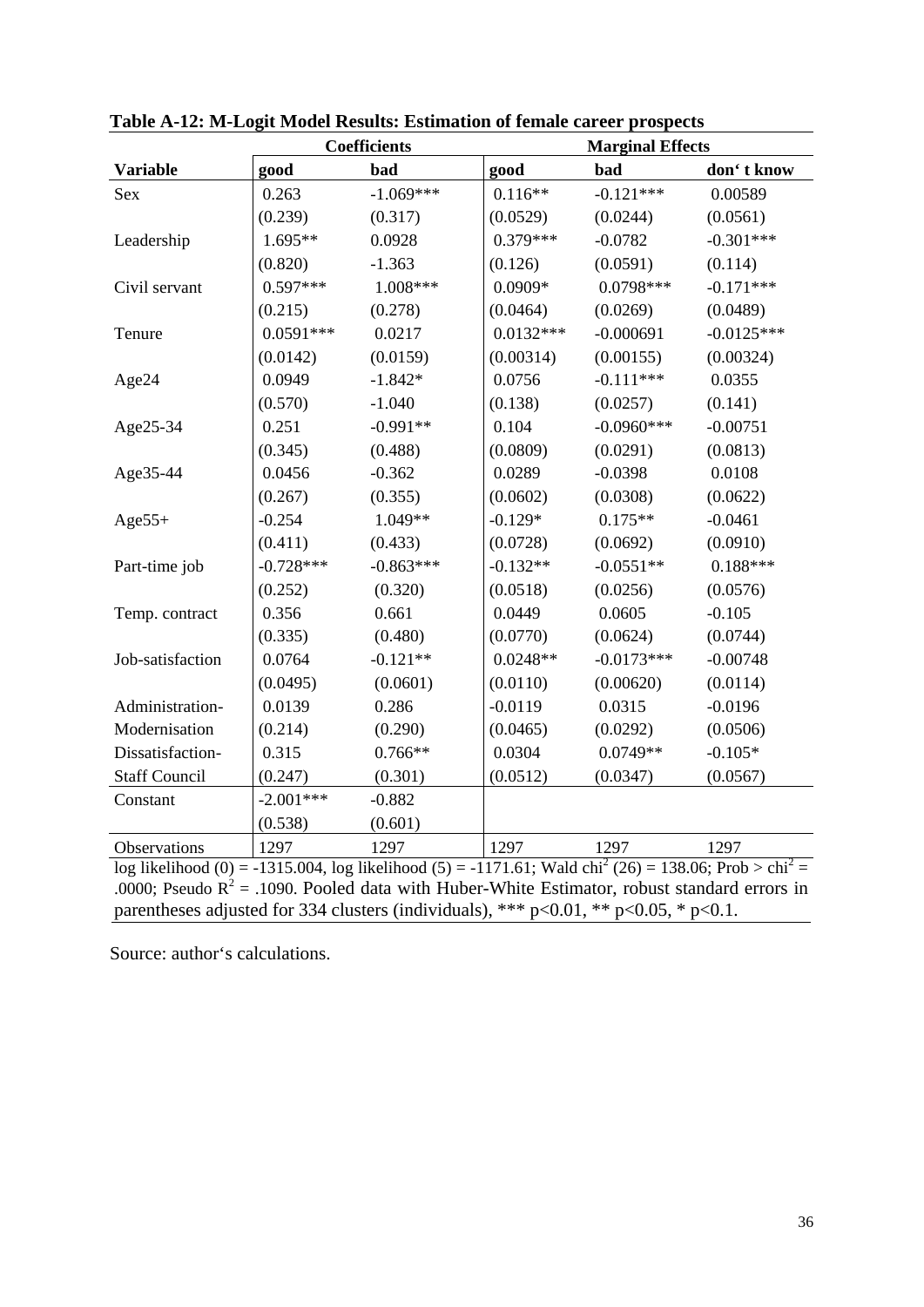#### **References**

Allmendinger, J., & Haarbrücker, J. (2013). Lebensentwürfe heute. Wie junge Frauen und Männer in Deutschland leben wollen. Kommentierte Ergebnisse der Befragung 2012. Berlin: WZB Discussion Paper P 2013–002.

Arrow, K.J. (1973). The Theory of Discrimination. In O. Ashenfelter, & A. Rees, (Eds.), Discrimination in Labor Markets (pp. 3-33). New Jersey: Princeton University Press.

Babcock, L., & Laschever, S. (2003). Women Don't Ask: Negotiation and the Gender Divide. Princeton, NJ: Princeton University Press.

Bandura, A. (1997). Self-Efficacy: The Exercise of Control. New York: W.H. Freeman.

Barber, B., & Odean, T. (2001). Boys Will Be Boys: Gender, Overconfidence, and Common Stock Investment. Quarterly Journal of Economics 116(2), 261-292.

Belley, P., Havet, N., & Lacroix, G. (2012). Wage Growth and Job Mobility in the Early Career: Testing a Statistical Discrimination Model of the Gender Wage Gap. Bonn: IZA discussion paper 6893.

http://ftp.iza.org/dp6893.pdf. Accessed 12 November 2013.

Bertrand, M. (2010). New Perspectives on Gender. In O. Ashenfelter & D. Card (Eds.), Handbook of Labor Economics, Vol. 4B (pp. 1545-1592). Amsterdam: North Holland.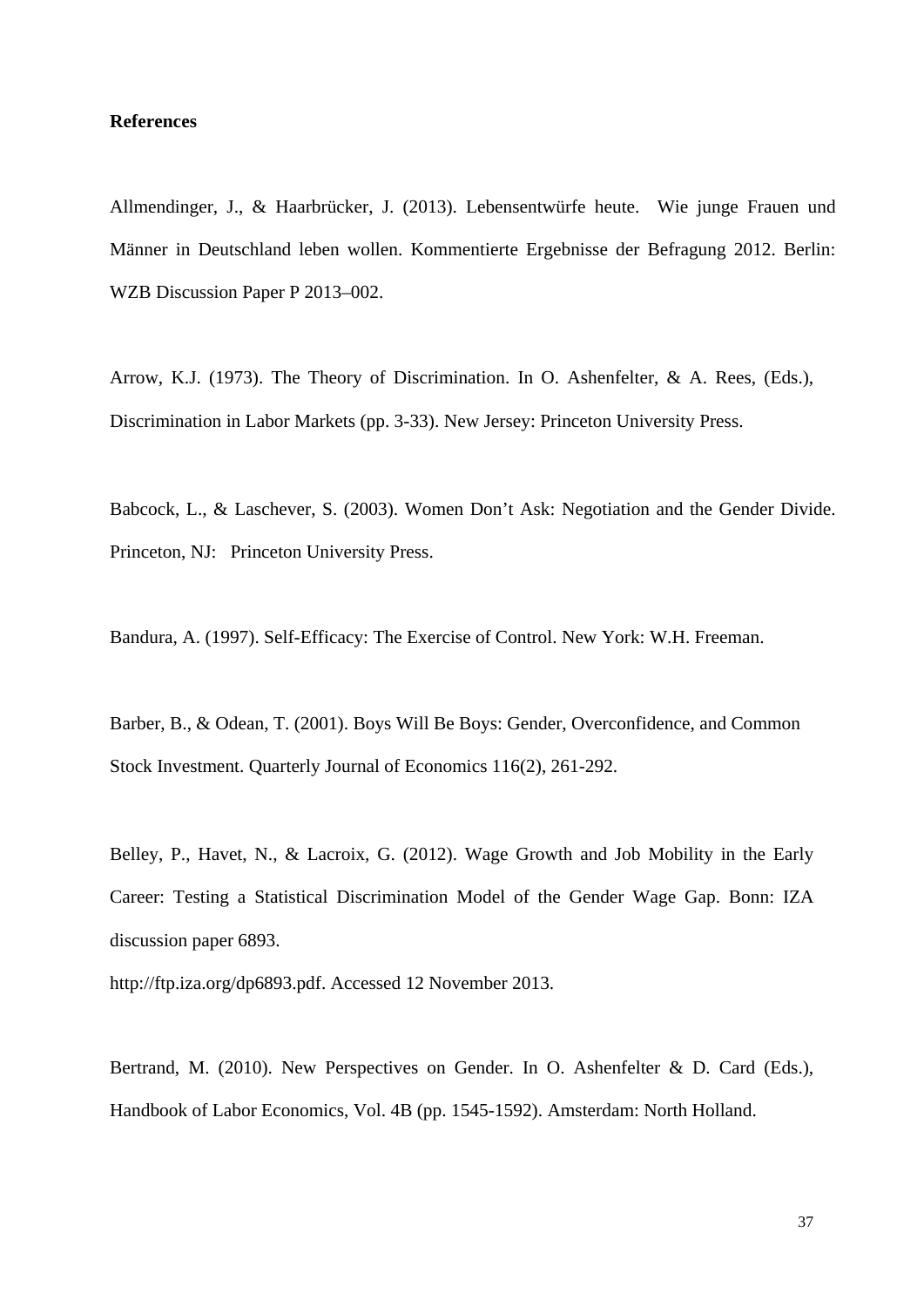Black B., Trainor, M., & Spencer, J. (1999). Wage Protection Systems, Segregation, and Gender Pay Inequalities: West Germany, the Netherlands and Great Britain. Cambridge Journal of Economics, 23(4), 449-464.

Booth, A. (2007). The Glass Ceiling in Europe: Why are Women Doing Badly in the Labour Market? Swedish Economic Policy Review 14(1), 121–144.

Booth, A., & Ours, J.C.v. (2008). Job Satisfaction and Family Happiness. Economic Journal, 118(526), 77-99.

Bosak, J., & Sczesny, S. (2008). Am I the Right Candidate? Self-Ascribed Fit of Women and Men to a Leadership Position. Sex Roles, 58(9-10), 682-688.

Brookes M., Hinks, T., & Watson, D. (2001). Comparison in Gender Wage Differentials and Discrimination between Germany and the United Kingdom. Labour, 15(3), 393-414.

Busch, A., & Holst, E. (2008). The Gender Pay Gap in Germany: How Large Is It? Is It Decreasing? How Much Is Due to Workplace Discrimination? In B. Headey & E. Holst (Eds.), A Quarter Century of Change (pp. 81-86). Berlin: DIW.

Charness, G., & Gneezy, U. (2011). Strong Evidence for Gender Differences in Risk Taking. Journal of Economic Behavior & Organization, 83(1), 50-58.

Correll, S.J. (2001). Gender and the Career Choice Process: The Role of Biased Self-Assessments. American Journal of Sociology, 106(6), 1691-1730.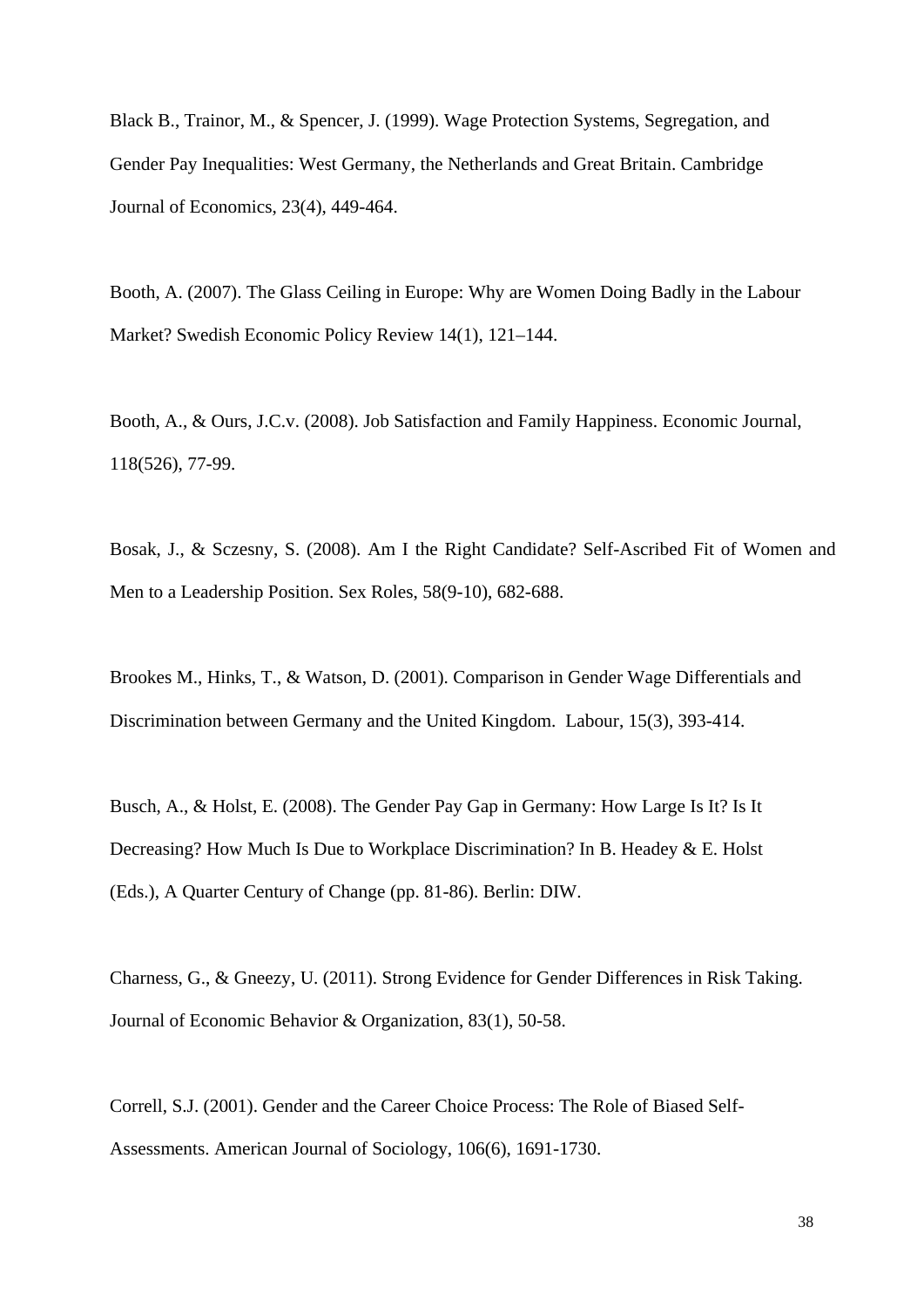Croson, R., & Gneezy, U. (2009). Gender Differences in Preferences. Journal of Economic Literature 47(2), 1-27.

Downs, A. (1957). An Economic Theory of Democracy. New York: Harper & Brothers.

Ejrnæs, M., & Kunze, A. (2013). Work and Wage Dynamics around Childbirth. Scandinavian Journal of Economics, 115(3), 856-887.

Fietze, S., Holst, E., & Tobsch, V. (2011). Germany's Next Top Manager: Does Personality Explain the Gender Career Gap? Management Revue - The international Review of Management Studies, 22(3), 240-273.

Fortin, N. (2008). The Gender Wage Gap among Young Adults in the United States: The Importance of Money vs. People. Journal of Human Resources 43(4), 886–920.

Gneezy, U., Niederle, M., & Rustichini, A. (2003). Performance in Competitive Environments: Gender Differences. Quarterly Journal of Economics 118(3), 1049–1074.

Goldin, C., & Rouse, C. (2000). Orchestrating Impartiality: The Impact of »Blind« Auditions on Female Musicians. American Economic Review 90(4), 715–741.

Huber, P.J. (1967). The Behaviour of Maximum Likelihood Estimates under Non-Standard Conditions. In Proceedings of the Fifth Berkeley Symposium on Mathematical Statistics and Probability (pp. 221-233). Berkeley, CA.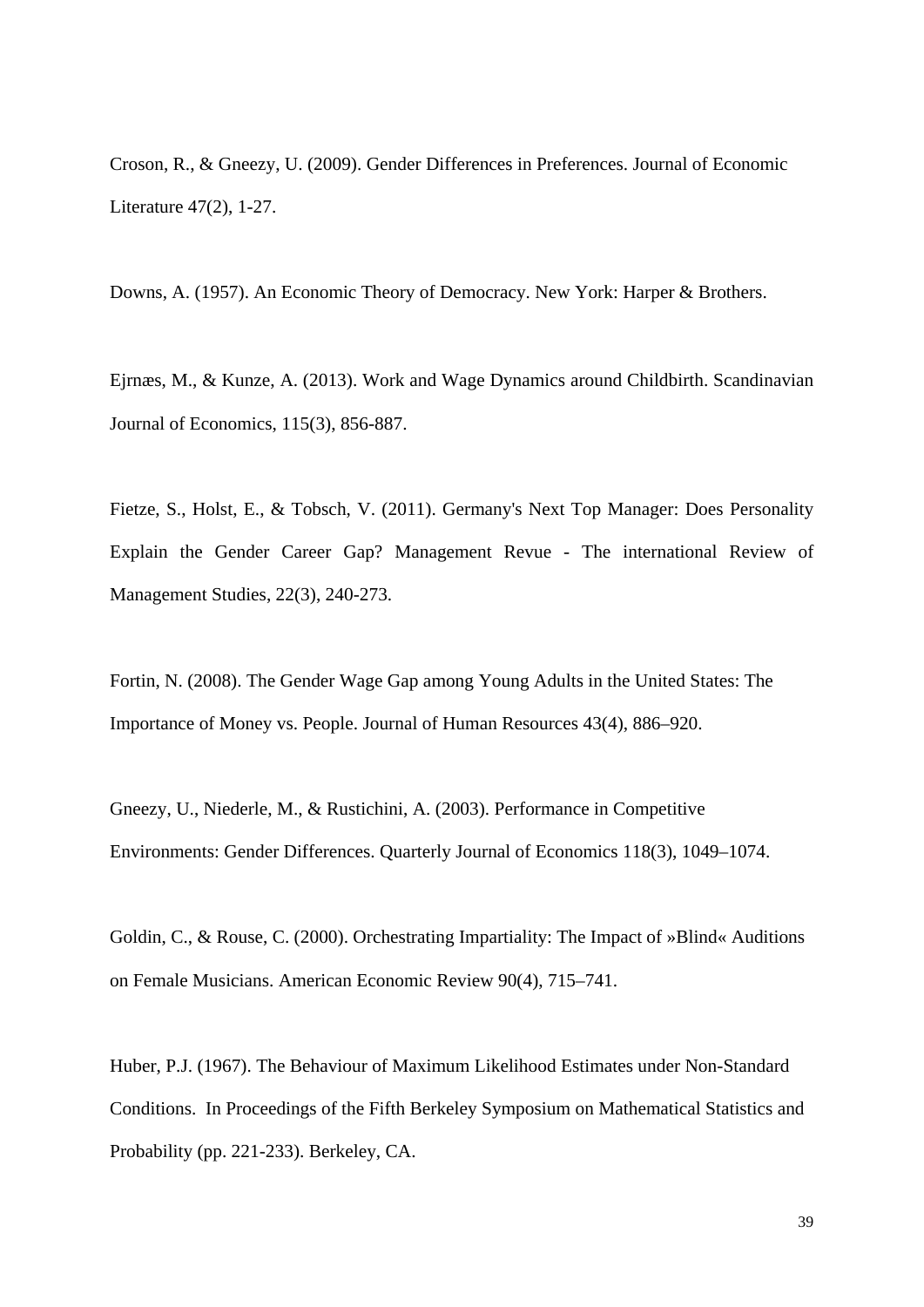Hubler O. (2005). Is There a Varying Unexplained Gender Wage Gap in Germany? Applied Economics Quarterly, 51(1), 29-48.

Kaiser, L.C. (2007). Gender-Job Satisfaction Differences across Europe: An Indicator for Labour Market Modernization. International Journal of Manpower, 28(1), 75-94.

Kohler-Gehrig, E. (2009). Gender Mainstreaming in der Verwaltung. Kehl: Kehl University of Applied Sciences. http://www.hs-ludwigsburg.de/dms/dateien/gender%20mainstreaming%20in%20der%20verwaltung.pdf Accessed November 12, 2013.

Krause, A., Rinne, U., & Zimmermann K.F. (2012). Anonymous Job Applications in Europe. IZA Journal of European Labor Studies. doi:10.1186/2193-9012-1-5

Leibbrandt, A., & List, J. (2012). Do Women Avoid Salary Negotiations? Evidence from a Large Scale Natural Field Experiment. NBER Working Paper No. 18511.

Long, S. J. (1997). Regression Models for Categorical and Limited Dependent Variables. London: Sage.

Manning, A., & Swaffield, J. (2008). The Gender Gap in Early-Career Wage Growth. Economic Journal, 118(530), 983–1024.